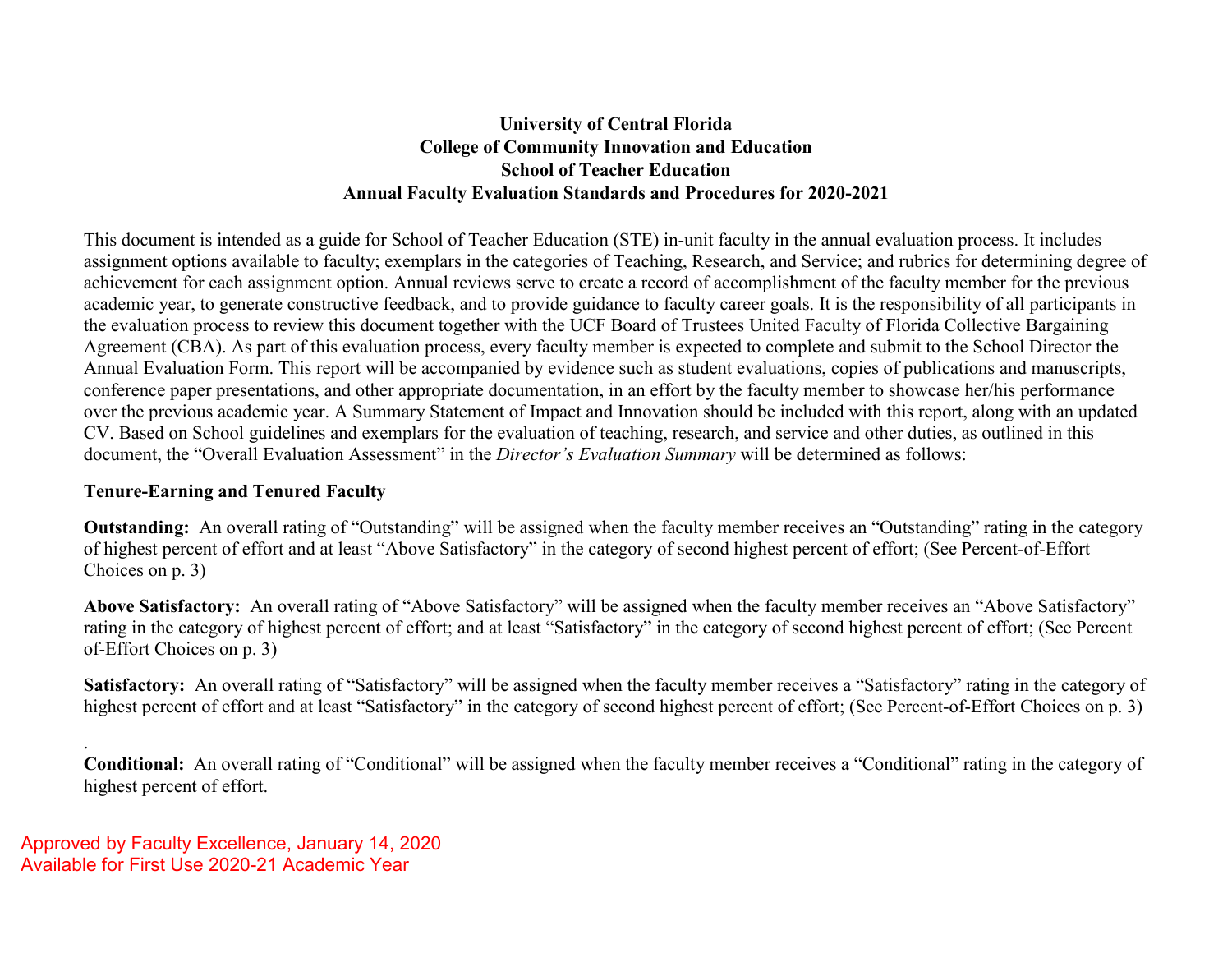**Unsatisfactory:** An overall rating of "Unsatisfactory" will be assigned when the faculty member receives an "Unsatisfactory" rating in the area of highest percent of effort.

### **Non-Tenure-Earning Faculty**

**Outstanding:** An overall rating of "Outstanding" will be assigned when the faculty member receives an "Outstanding" rating in the category of Teaching, and at least an "Above Satisfactory" in Research;

**Above Satisfactory:** An overall rating of "Above Satisfactory" will be assigned when the faculty member receives an "Above Satisfactory" rating in the category of Teaching; and at least "Satisfactory" in the category of second highest percent of effort; (See Percent-of-Effort Choices on p. 3)

**Satisfactory:** An overall rating of "Satisfactory" will be assigned when the faculty member receives a "Satisfactory" rating in the category of Teaching; and at least "Satisfactory" in all remaining categories.

**Conditional:** An overall rating of "Conditional" will be assigned when the faculty member receives a "Conditional" rating in the category of Teaching.

**Unsatisfactory:** An overall rating of "Unsatisfactory" will be assigned when the faculty member receives an "Unsatisfactory" rating in the category of Teaching.

# **GOAL SETTING AND PERCENT-OF EFFORT OPTIONS**

Each year, faculty members must acknowledge their annual assignments by signing the Faculty Annual Assignment form. If a faculty member makes a written request, the Director will meet with her/him to discuss career goals and to negotiate the Percent-of-Effort assignment and evaluation expectations for the next academic year most consistent with those goals and the needs of the School of Teacher Education before the new contract year in August. If the assignment percentage is changed, the annual assignment form will be updated within 60 days of the new assignment. New hires will meet with the STE Director within 60 days of employment to set goals for the evaluation period. The Percent of Effort assignments of all faculty members will determine the Annual Faculty Assignment.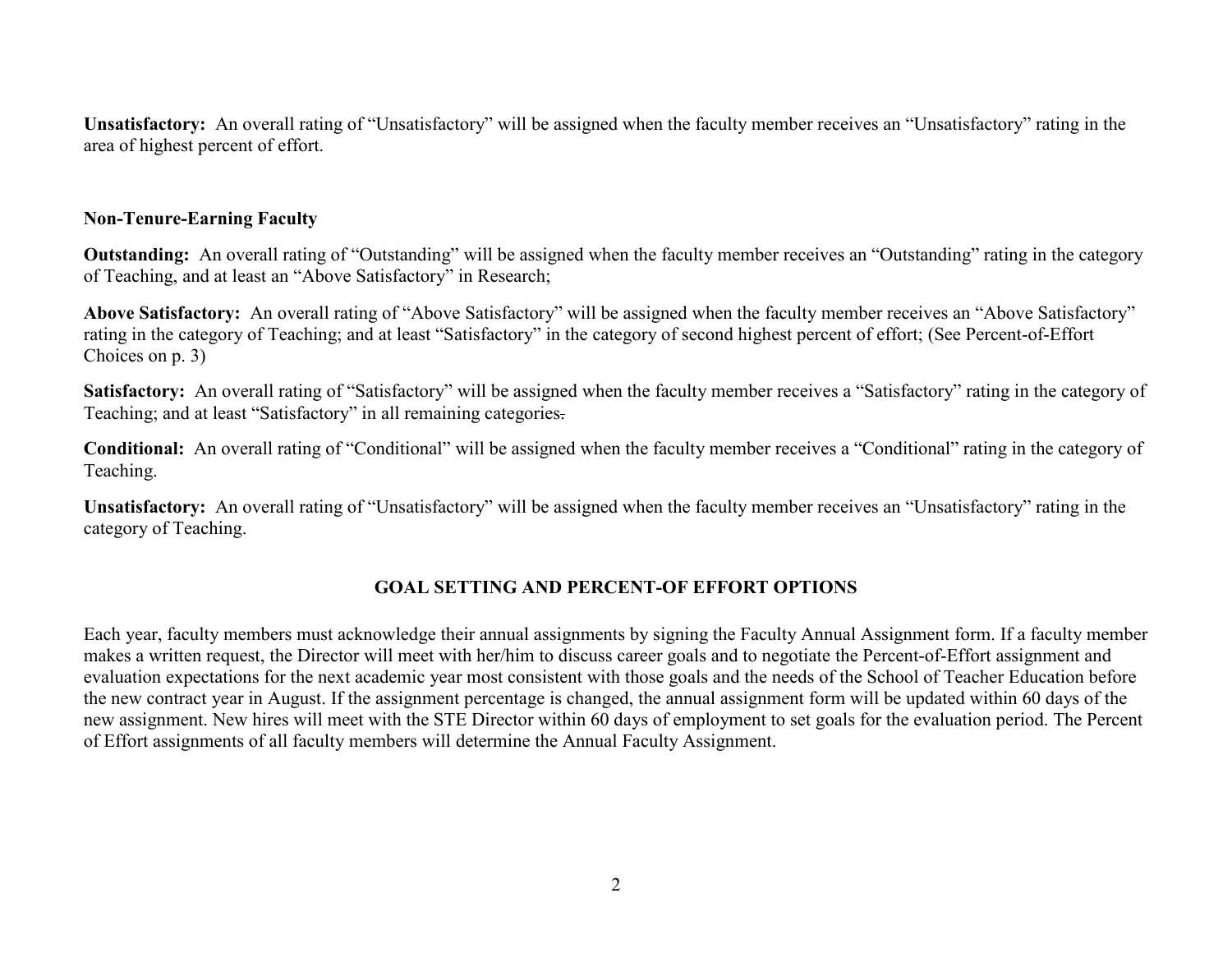The Percent-of-Effort assignment may be revised until the end of the Fall semester of the evaluation year to reflect unexpected professional circumstances (e.g., award of a grant, election to chair of a critical committee, award of a sabbatical, etc.) or personal circumstances (disease/illness, catastrophic occurrence, etc.). The Semester Activity Reports will be revised to reflect all changes.

**Percent-of-Effort Options for tenured and tenure-earning faculty members are assigned as follows:** 

Option 1: Faculty with rank of Associate Professor or Professor whose main contribution to the School, College, and University is in the area of Teaching.

| Teaching |       | 70% (3 courses/ 9-10 credit hours or<br>Equivalent) |  |  |
|----------|-------|-----------------------------------------------------|--|--|
| Research | 25%   |                                                     |  |  |
| Service  | $5\%$ |                                                     |  |  |

Option 2: Assistant Professors or Faculty with rank of Associate Professor or Professor whose main contribution to the School, College, and University is in the area of Research:

|              |       | Teaching 25% (1 course/ 3 or 4 credit hours) |
|--------------|-------|----------------------------------------------|
| Research 70% |       |                                              |
| Service      | $5\%$ |                                              |

Option 3: Faculty with rank of Associate Professor or Professor whose main contributions to the School, College, and University are in the areas of Teaching and Service:

|                 |       | Teaching 85% (4 courses/12 or 13 credit hours or Equivalent) |
|-----------------|-------|--------------------------------------------------------------|
| Research $10\%$ |       |                                                              |
| Service         | $5\%$ |                                                              |

### **Percent-of-Effort Choices for** Non-tenure earning faculty **members are as follows:**

|               | Teaching 90% (4 courses/ 12 or 13 credit hours or Equivalent) |
|---------------|---------------------------------------------------------------|
| Research 5%   |                                                               |
| Service $5\%$ |                                                               |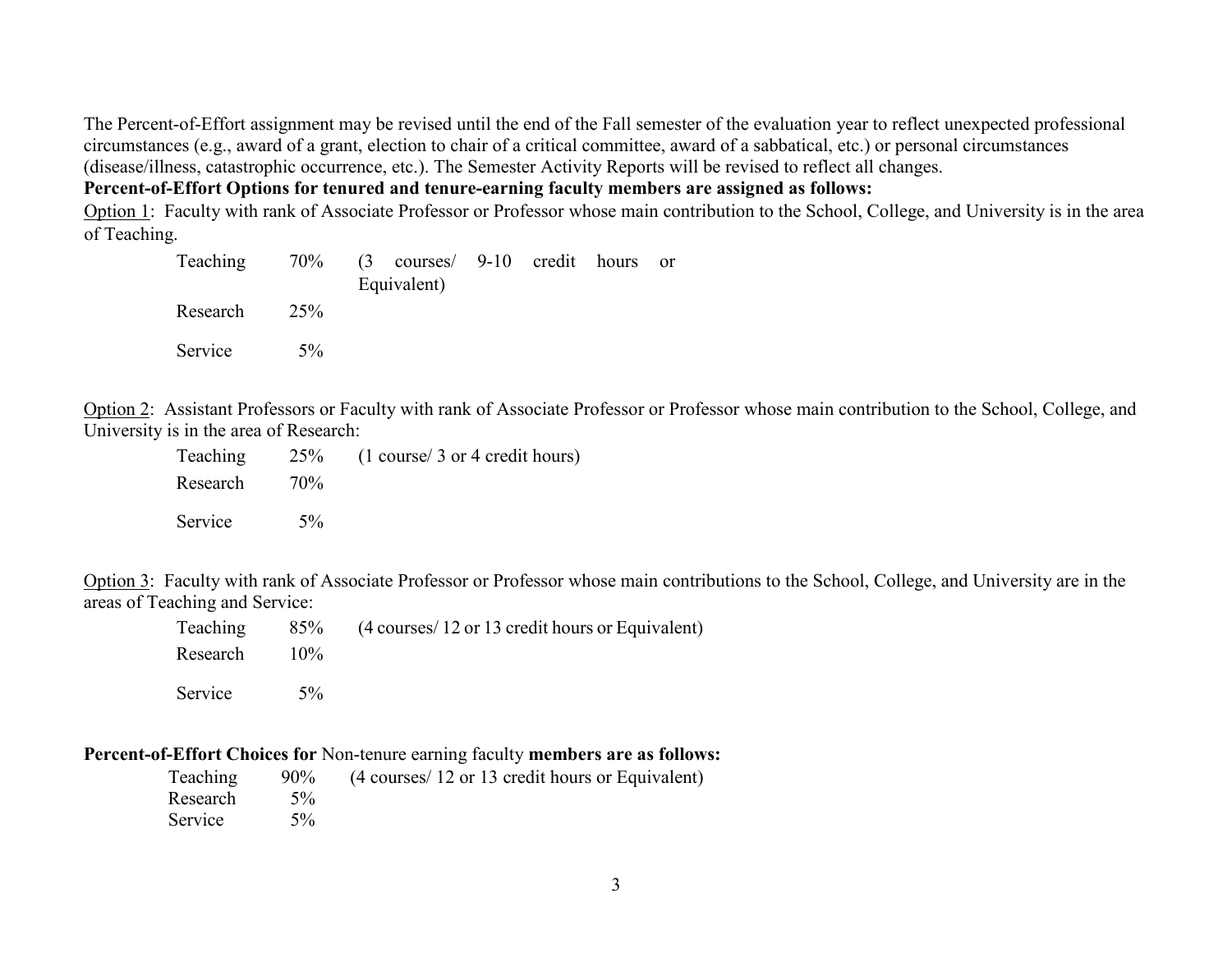**Faculty members will be evaluated using the distribution of effort agreed upon at hire and reflected annually on the annual assignment. Agreement to changes in the annual assignment will be indicated by signatures on the Annual Assignment form.**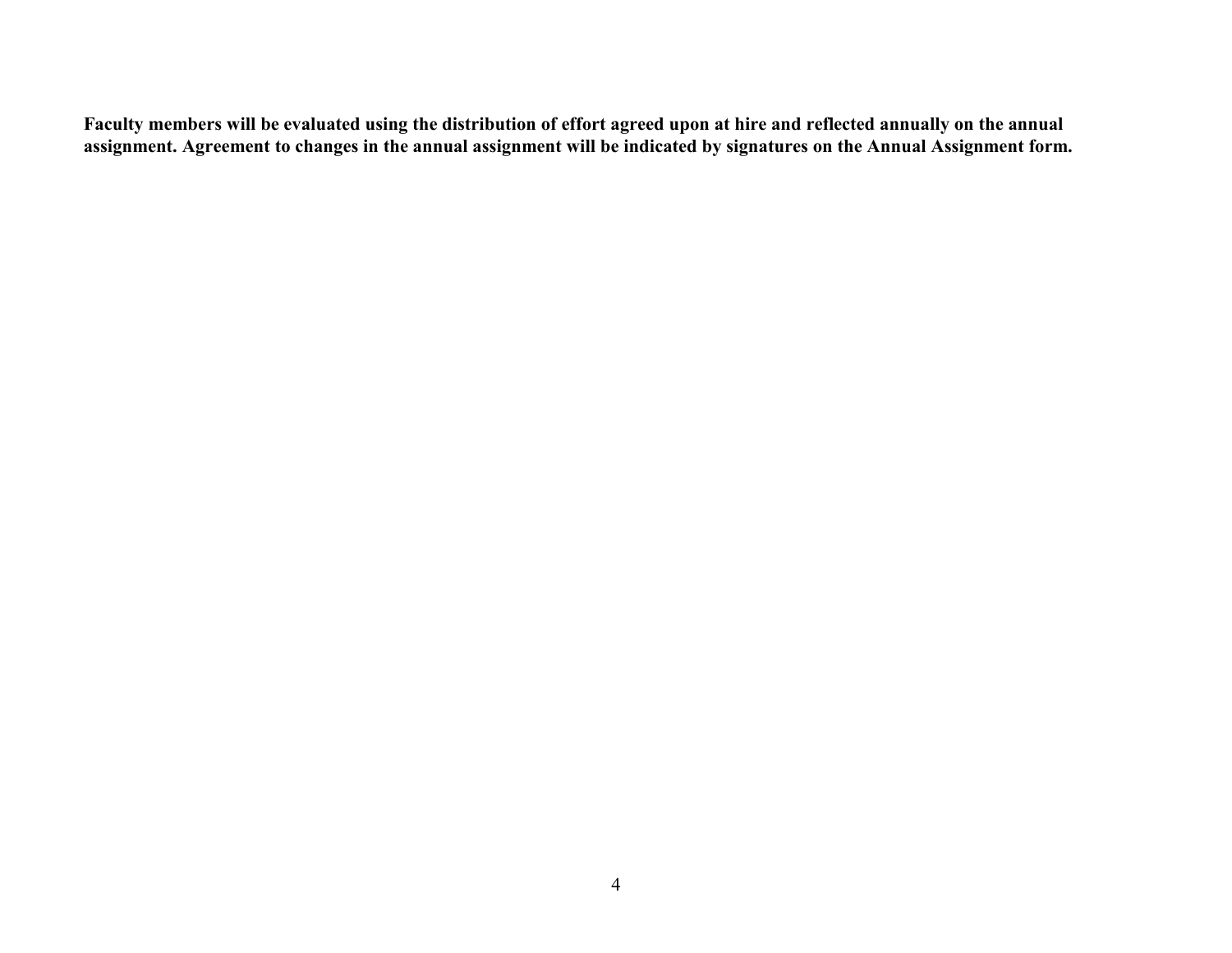# **TEACHING EFFECTIVENESS**

**Teaching takes place in both academic courses and advisement. Effective teachers demonstrate expert knowledge in an appropriate area related to their academic discipline. They generate enthusiasm for learning, critical thinking, intellectual inquiry, and academic achievement and incorporate student feedback for programmatic improvements.** 

# **EVALUATION SCHEMA:**

Evaluation of Teaching will include a review of the teaching activities, recognition, and contributions (see Teaching Effectiveness Exemplars and Addendum to Teaching Exemplars) that the faculty member has made to the University, the College and the School of Teacher Education.

To receive a teaching rating of Satisfactory or above, faculty are expected to be engaged in the following activities:

Demonstrate competence in teaching activities

- Meet class assignments (in-person, mixed mode, or online as designated) for the scheduled number of sessions as published in the university academic calendar including the final examination period, unless a request to cancel a meeting during the final examination period has been granted by the School Director.
- Provide and follow a syllabus that adheres to current university and college guidelines
- Provide an electronic version of the syllabus to the appropriate staff member in the STE.
- Submit office hours to designated STE staff member each semester and hold those office hours.
- Complete and evaluate assessments in courses.
- o Advise students as assigned.

# **Interpreting the Teaching Effectiveness Exemplars**:

# 1. **Evidence may be used only once**.

2. Details regarding the responsibilities of program and discipline coordinators and course shepherds, as well as instructor responsibilities for supporting program and course coordination, are provided in the Addendum.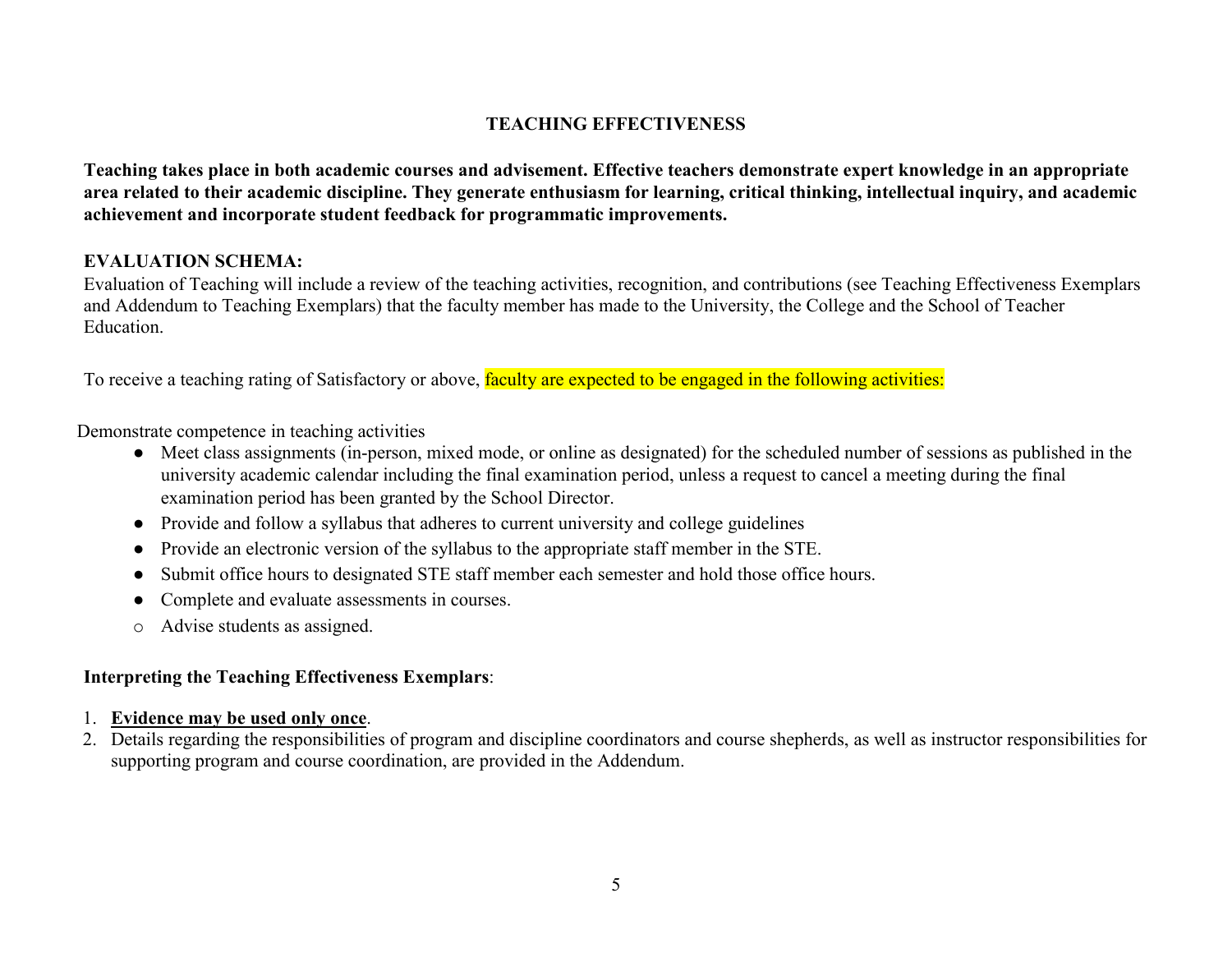| Evidence                                                                          | Tier 1 pt                                                          | Tier 2 pts                                                                                                     | Tier 3 pts                                                                                                                                                                                                                                        | Tier 4 pts                                                                                                                                                                                                                                               |
|-----------------------------------------------------------------------------------|--------------------------------------------------------------------|----------------------------------------------------------------------------------------------------------------|---------------------------------------------------------------------------------------------------------------------------------------------------------------------------------------------------------------------------------------------------|----------------------------------------------------------------------------------------------------------------------------------------------------------------------------------------------------------------------------------------------------------|
|                                                                                   |                                                                    |                                                                                                                |                                                                                                                                                                                                                                                   |                                                                                                                                                                                                                                                          |
| a. Course and Program Delivery,<br>Development,<br>Revisions,<br>&<br>Instruction |                                                                    | Teaches a newly developed<br>course.<br>Revises an existing web-based<br>course without a course<br>reduction. | Develops at least one new<br>course.<br>Develops new minor or<br>certificate program approved<br>during the evaluation period.<br>Contributes to the submission<br>of an article with a graduate<br>student.<br>Serves on a doctoral<br>committee | Develops new degree<br>program or track approved<br>during the evaluation period.<br>Provides leadership in the<br>development and evaluation<br>of a new course, major<br>revisions to an existing<br>course, and/or programmatic<br>curriculum design. |
| b. Teaching Award                                                                 | Nominated or finalist for<br>teaching/mentoring/advising<br>award. | Receives College or local<br>community teaching award.                                                         | Receives UCF, state, or regional<br>teaching award.                                                                                                                                                                                               | Receive national or<br>international teaching award.                                                                                                                                                                                                     |

# **Teaching Effectiveness Exemplars**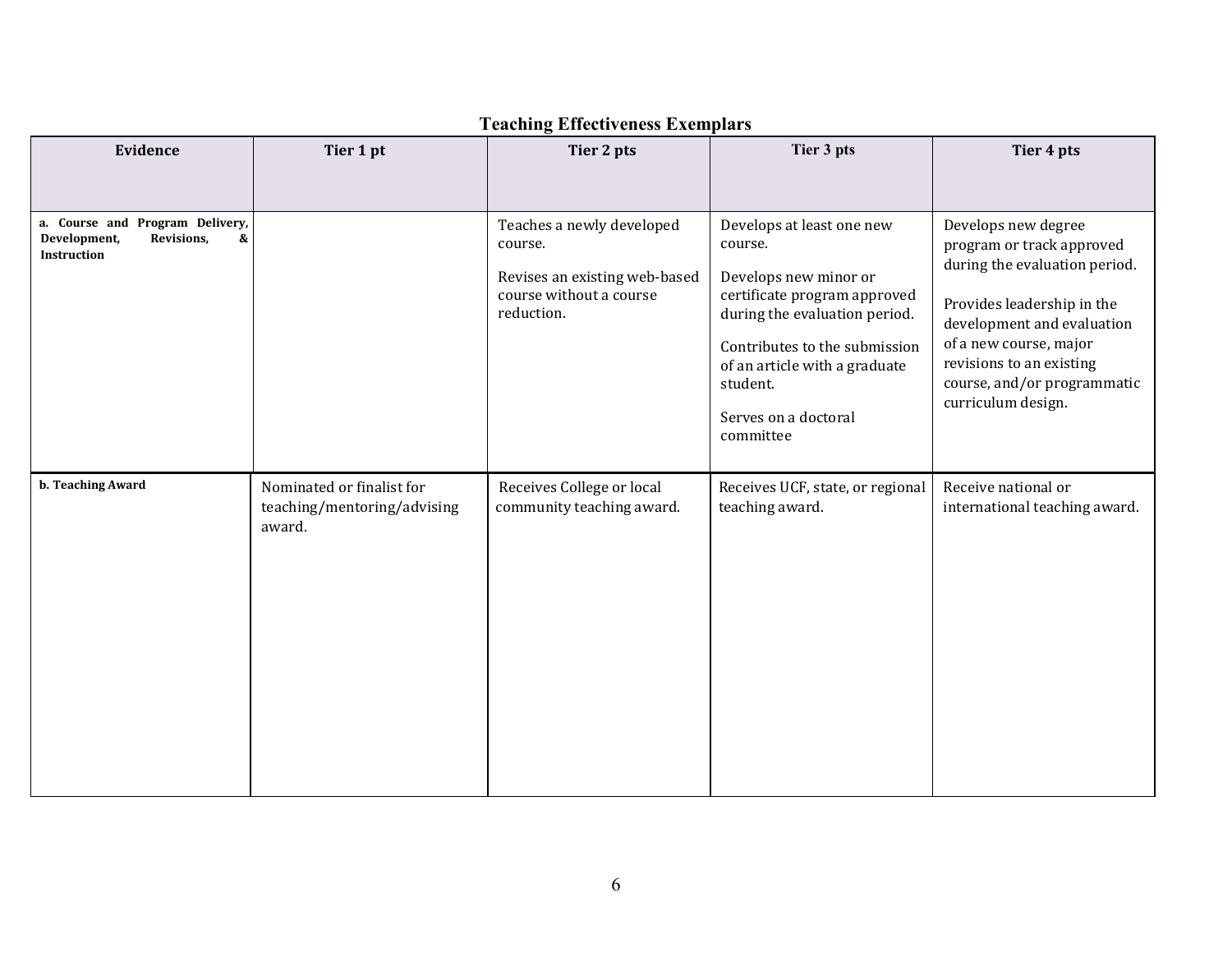| Evidence                                                                                                                                                                                                     | Tier 1 pt                                                                                                                                                                         | Tier 2 pts                                                                                                                                                                                                                                                                                                                                                                  | Tier 3 pts                                                                                                                                                                                                                                                                                                                              | Tier 4 pts                                                                                                                                                                             |
|--------------------------------------------------------------------------------------------------------------------------------------------------------------------------------------------------------------|-----------------------------------------------------------------------------------------------------------------------------------------------------------------------------------|-----------------------------------------------------------------------------------------------------------------------------------------------------------------------------------------------------------------------------------------------------------------------------------------------------------------------------------------------------------------------------|-----------------------------------------------------------------------------------------------------------------------------------------------------------------------------------------------------------------------------------------------------------------------------------------------------------------------------------------|----------------------------------------------------------------------------------------------------------------------------------------------------------------------------------------|
| c. Professional Development in<br>improving and/or using innovative<br><b>Teaching Practices</b><br><b>Assessment strategies?</b>                                                                            | Participates in professional<br>development related to<br>instruction, programs, or<br>advising through completion of<br>graduate level classes, digital<br>badges, or workshops. | Participates in faculty<br>professional development<br>activity related to instruction,<br>programs or advising<br>sponsored by the department,<br>college, or university offices<br>and/or Faculty Center for<br>Teaching and Learning (FTCL).<br>Requests peer-review of<br>teaching, adjusts practice and<br>provides and implements a<br>plan based upon that feedback. | Requests review by the<br>evaluator, evaluator's<br>designee, or peer to formally<br>observe and provide feedback<br>of teaching and/or to review<br>course syllabi, study materials,<br>learning experiences, lectures,<br>bibliographies, and digital<br>materials and provides and<br>implements a plan based upon<br>that feedback. | Provides evidence of the use of<br>formative classroom<br>assessment tool to make<br>changes to teaching and<br>learning strategies.                                                   |
| d. Culturally diverse student body<br>and curriculum                                                                                                                                                         | Participates in events and/or<br>organizations that highlight or<br>target the development and<br>academic achievement of<br>students of diversity.                               | Develops course content that<br>reflects cultural diversity and<br>infuses culturally responsive<br>pedagogy in courses through<br>strategies, discussions,<br>modules, readings, or other<br>opportunities.                                                                                                                                                                | Mentors at least one student of<br>diversity in a sustained<br>manner.                                                                                                                                                                                                                                                                  | Provides consultation or leads<br>professional development to<br>promote culturally relevant<br>pedagogy for the development<br>and academic achievement of<br>diverse student bodies. |
| e. Support for student research,<br>theses, and/or dissertations:<br><b>Directed Research</b><br>Note: A HIM/grad student may not<br>be counted in more than one<br>exemplar during the evaluation<br>period | Serves as committee member for<br>an HIM thesis or a Master's<br>thesis.<br>Teaches an independent study<br>or course of one to<br>accommodate student needs.                     | Serves as committee member<br>for an HIM thesis or a Master's<br>thesis completed during the<br>evaluation period.<br>Serves as committee member<br>for a doctoral dissertation<br>Chairs HIM thesis or Master's<br>thesis project.                                                                                                                                         | Chairs HIM thesis or Master's<br>thesis project completed<br>during the evaluation period.<br>Chairs doctoral dissertation.<br>[If faculty member serves as<br>co-chair, reduce by 1 pt.]                                                                                                                                               | Chairs doctoral dissertation<br>completed during the<br>evaluation period.<br>[If faculty member serves as<br>co-chair, reduce by 1 pt.]                                               |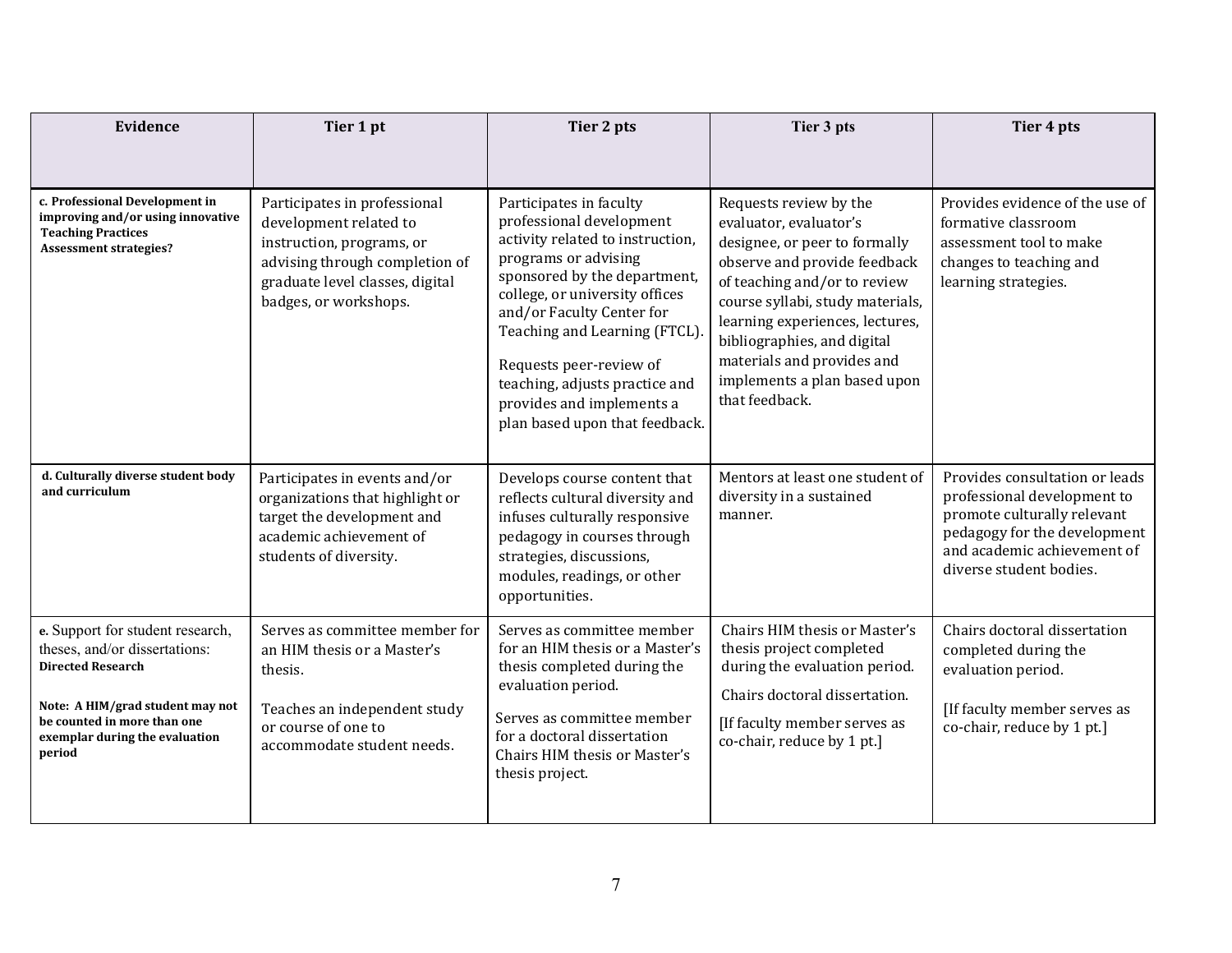| Evidence                                                              | Tier 1 pt                                                                                                                                                                               | Tier 2 pts                                                                                                                                                                                                                                                            | Tier 3 pts                                                                                                                                         | Tier 4 pts                                                                                                                                         |
|-----------------------------------------------------------------------|-----------------------------------------------------------------------------------------------------------------------------------------------------------------------------------------|-----------------------------------------------------------------------------------------------------------------------------------------------------------------------------------------------------------------------------------------------------------------------|----------------------------------------------------------------------------------------------------------------------------------------------------|----------------------------------------------------------------------------------------------------------------------------------------------------|
| f. Program, Discipline Area, &<br><b>Course Coordination</b>          |                                                                                                                                                                                         |                                                                                                                                                                                                                                                                       | Performs the tasks of Course<br>LEADER, completing all tasks<br>in a timely fashion and<br>keeping all program<br>documents current.               | Performs the tasks of Program<br>Coordinator, completing all<br>tasks in a timely fashion and<br>keeping all program<br>documents current.         |
|                                                                       |                                                                                                                                                                                         |                                                                                                                                                                                                                                                                       | Performs the tasks of<br>Discipline Area Coordinator,<br>completing all tasks in a timely<br>fashion and keeping all<br>program documents current. | Performs the tasks of<br>Discipline Area Coordinator,<br>completing all tasks in a timely<br>fashion and keeping all<br>program documents current. |
| g. Advising, Mentoring, and<br><b>Student Recruitment and Support</b> | Assists students outside of class<br>time and office hours (e.g.,<br>organizes special projects,<br>tutoring sessions) and can<br>provide documentation of the<br>activity and student. | Develops and implements<br>strategies to recruit or retain<br>students.<br>Mentors students for<br>professional achievement and<br>recognition by writing letters<br>of recommendation.<br>Participates in specific school<br>outreach to recruit future<br>students. | Mentors teaching assistants,<br>adjuncts, post-docs, junior<br>faculty and/or adjuncts<br>through meetings.                                        | Mentors teaching assistants,<br>adjuncts, post-docs, junior<br>faculty by providing feedback<br>through teaching observations.                     |
| h. Other (as negotiated with<br>Director)                             | Other teaching activities that are<br>on the annual performance goals<br>and approved by the chair or as<br>renegotiated with chair.                                                    | Other teaching activities that<br>are on the annual performance<br>goals and approved by the<br>chair or as renegotiated with<br>chair.                                                                                                                               | Other teaching activities that<br>are on the annual performance<br>goals and approved by the<br>chair or as renegotiated with<br>chair.            | Other teaching activities that<br>are on the annual performance<br>goals and approved by the<br>chair or as renegotiated with<br>chair.            |

**At the end of your self-evaluation using the evidence you provided within the Tiers, write a brief summary statement (less than 200 words) for each of the Teaching, Research and Service sections that reflects impact (who benefits) and innovative aspects of your work.**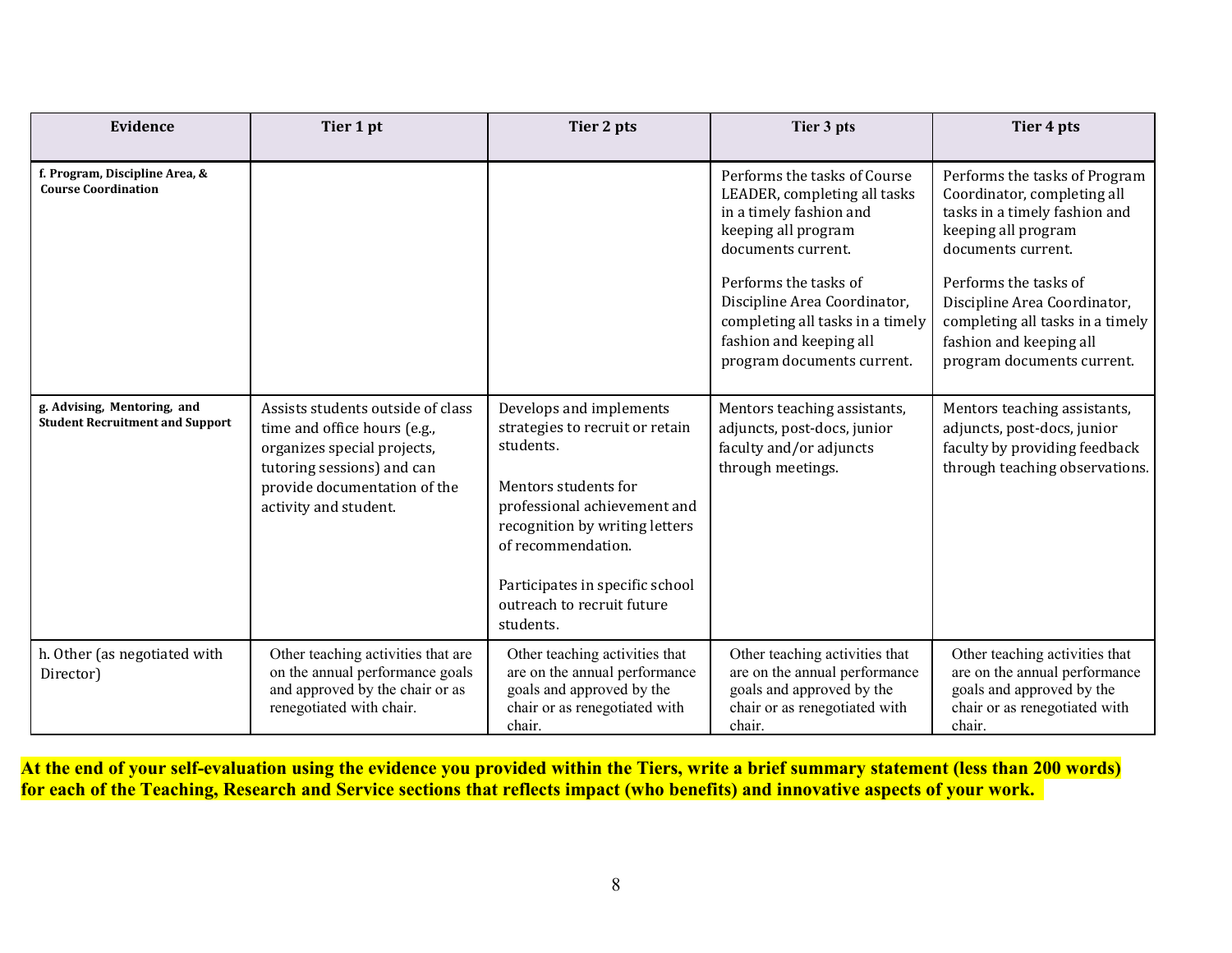### **RESEARCH EFFECTIVENESS**

**Research includes traditional research inquiry, field-based inquiry, historical and policy analyses, and other systematic reviews of knowledge. It encompasses research, scholarship, and creative works.** 

# **EVALUATION SCHEMA:**

Evaluation in Research, Scholarship and Creative Works will include a review of the scholarly activities, sponsored research, recognition, and contributions (see above descriptions) that the faculty member has undertaken during the evaluation period. Faculty with higher percent research assignments through reassignment or other agreements will be evaluated accordingly. Evaluation rubrics for each Percent-of-effort option are found at the end of this document.

To receive a research rating of Satisfactory or above, faculty members are expected to be engaged in the following activities:

- Participate in research-related activities
- Remain current in their field through scholarly activities
- Inform students of undergraduate and graduate research opportunities as applicable
- Share expertise through research/scholarship avenues within and across the UCF community.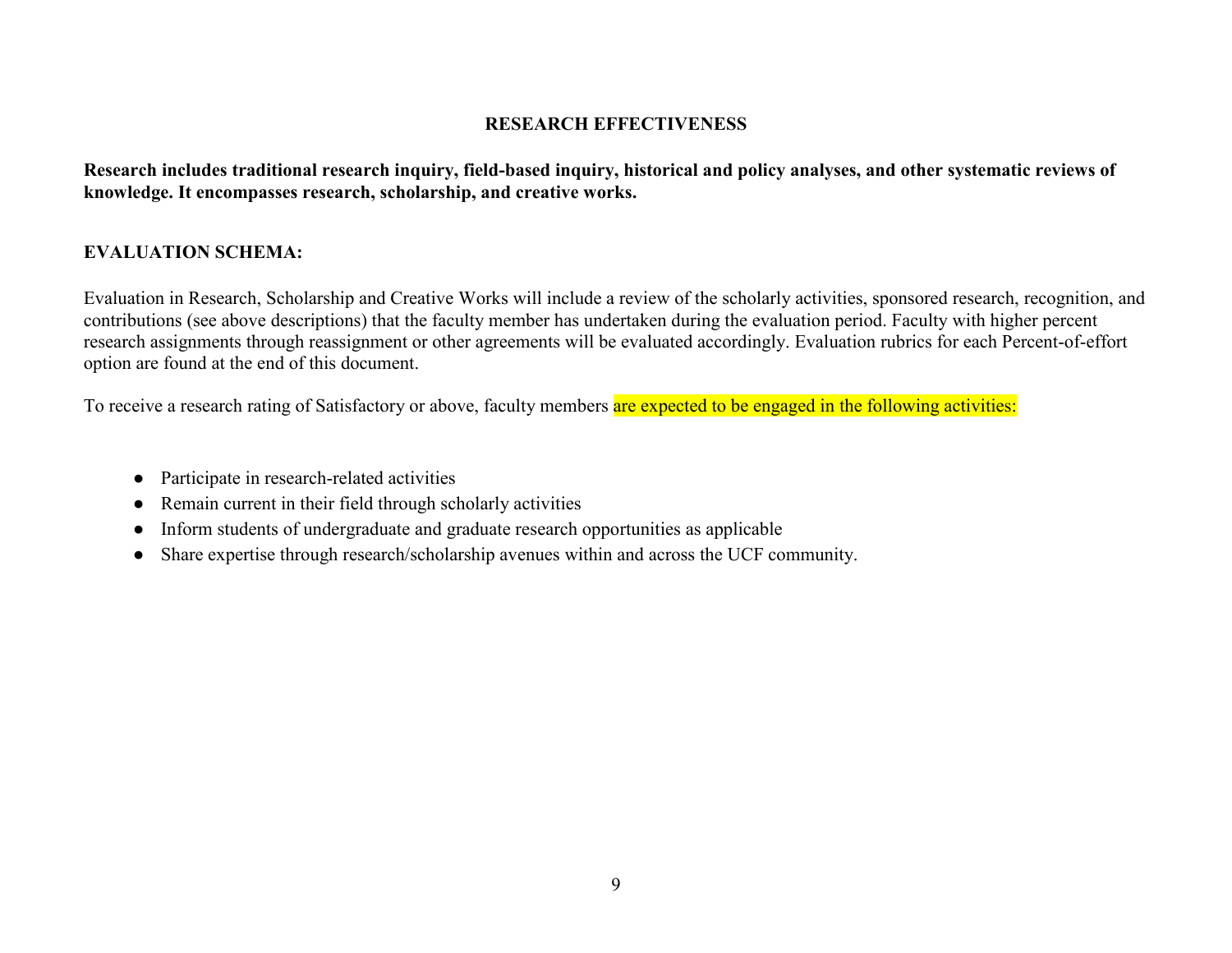### **Interpreting the Research Effectiveness Exemplars**:

- 1. Faculty may include multiple occurrences of the same exemplar (e.g., submit 2 scholarly research-based manuscripts = 2 Tier 2 exemplars = 4 points). No double-counting is permitted, however.
- 2. Duplication of some exemplars across tiers reflects level of scholarship. For example, a detailed report of research published in a peerreviewed national/international publication is a Tier 4 exemplar while an article outlining suggested teaching activities published in a peerreviewed National/International publication is a Tier 3 exemplar. Final Tier assignment will be approved by the Director.
- 3. Receipt of travel funds and/or faculty development funds does not constitute receipt of a grant, as defined in this document.
- 4. The evaluation period for research may extend beyond one academic year as appropriate, as results of research may not be available during annual evaluation period (e.g., implementation of a multi-year external grant). Such an extension will be negotiated between the faculty member and the Director; the faculty member is expected to contact the Director regarding an extension once rationale is identified.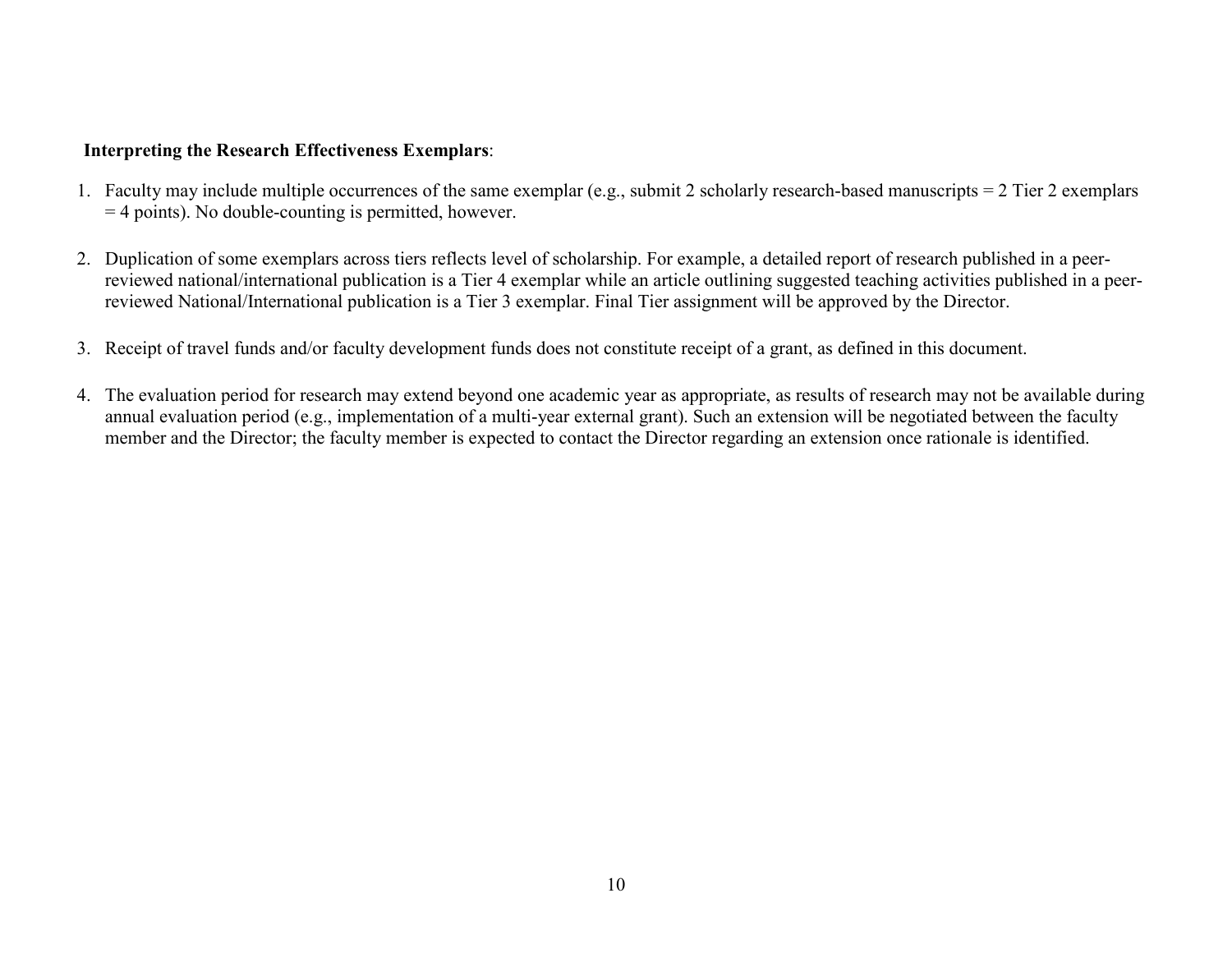| Evidence                      | Tier 1 pt                                                                                             | Tier 2 pts                                                                                                                                                                                                                                                                                                                            | Tier 3 pts                                                                                                                                                                                                                                                                                                                                                                                                                                                          | Tier 4 pts                                                                                                                                                                                                                          |
|-------------------------------|-------------------------------------------------------------------------------------------------------|---------------------------------------------------------------------------------------------------------------------------------------------------------------------------------------------------------------------------------------------------------------------------------------------------------------------------------------|---------------------------------------------------------------------------------------------------------------------------------------------------------------------------------------------------------------------------------------------------------------------------------------------------------------------------------------------------------------------------------------------------------------------------------------------------------------------|-------------------------------------------------------------------------------------------------------------------------------------------------------------------------------------------------------------------------------------|
| <b>Journal articles</b><br>a. | Non-Peer-Reviewed article<br>published (or accepted for<br>publication) in state/regional<br>journal. | Non-Peer-Reviewed article<br>published (or accepted for<br>publication) in<br>national/international<br>journal.<br>Peer-Reviewed article<br>published (or accepted for<br>publication) in state/regional<br>referred journal.<br>Invited article published (or<br>accepted for publication) in<br>state/regional refereed<br>journal | Peer-Reviewed article<br>published (or accepted for<br>publication) in state/regional<br>referred journal<br>Peer-Reviewed article<br>published in<br>national/international<br>refereed journal<br>Invited article published (or<br>accepted for publication) in<br>state/regional refereed<br>journal<br>Invited article published (or<br>accepted for publication) in<br>national/international<br>refereed journal<br>Co-authored manuscript for<br>publication | Peer-Reviewed article<br>published (or accepted for<br>publication) in<br>national/international<br>refereed journal<br>Invited article published (or<br>accepted for publication) in<br>national/international<br>refereed journal |
| <b>Book Chapter</b><br>b.     |                                                                                                       | Chapter published (or in<br>press), state/regional and/or<br>less known publisher                                                                                                                                                                                                                                                     | Chapter published (or in<br>press), well-known<br>national/international and/or<br>well known publisher                                                                                                                                                                                                                                                                                                                                                             | Chapter published (or in<br>press), well-known<br>national/international and/or<br>well-known publisher as<br>determined by curricular<br>experts.                                                                                  |

# **Research Effectiveness Exemplars**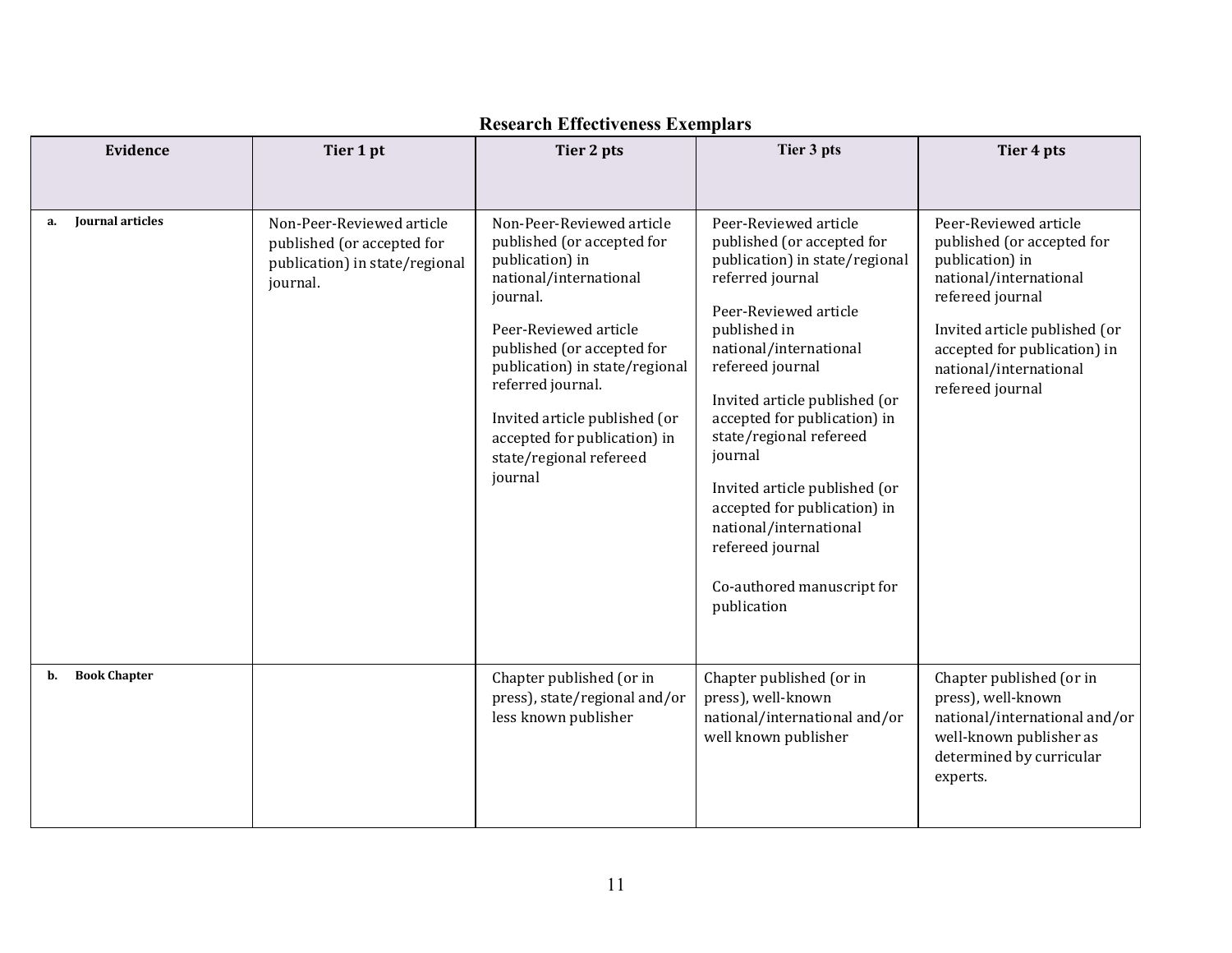|    | Evidence                                                                                         | Tier 1 pt                                                                                                                                    | Tier 2 pts | Tier 3 pts                                                                                                                                                                                                                                                                       | Tier 4 pts                                                                                                                                                                                                                                                                                                                  |
|----|--------------------------------------------------------------------------------------------------|----------------------------------------------------------------------------------------------------------------------------------------------|------------|----------------------------------------------------------------------------------------------------------------------------------------------------------------------------------------------------------------------------------------------------------------------------------|-----------------------------------------------------------------------------------------------------------------------------------------------------------------------------------------------------------------------------------------------------------------------------------------------------------------------------|
|    |                                                                                                  |                                                                                                                                              |            |                                                                                                                                                                                                                                                                                  |                                                                                                                                                                                                                                                                                                                             |
| c. | <b>Book Published or in Press</b>                                                                | Evidence of working on a<br>book proposal                                                                                                    |            | Edited book published (or<br>in press), state, regional,<br>and/or less known<br>publisher<br>Book published (or in press),<br>state, regional, and/or less<br>known publisher<br>Edited book published (or in<br>press), national, international<br>and/or less known publisher | Edited book published (or in<br>press), national/international<br>and/or well-known publisher<br>Book published (or in press) in<br>well-known scholarly national/<br>international and/or well-<br>known publisher<br>Authored book at an academic<br>press of high-visibility, as<br>determined by curricular<br>experts. |
| d. | <b>Manuscript</b> (publications)                                                                 | Published article in a<br>monograph<br>Contributed to the field<br>through consistent blog or<br>vlog (e.g., at least bimonthly<br>postings) |            | Submitted manuscript to<br>scholarly journal                                                                                                                                                                                                                                     |                                                                                                                                                                                                                                                                                                                             |
| е. | <b>Conference Proceedings</b><br>Disseminate at scholarly<br>conference (refereed or<br>invited) | Published article in<br>conference proceedings                                                                                               |            |                                                                                                                                                                                                                                                                                  |                                                                                                                                                                                                                                                                                                                             |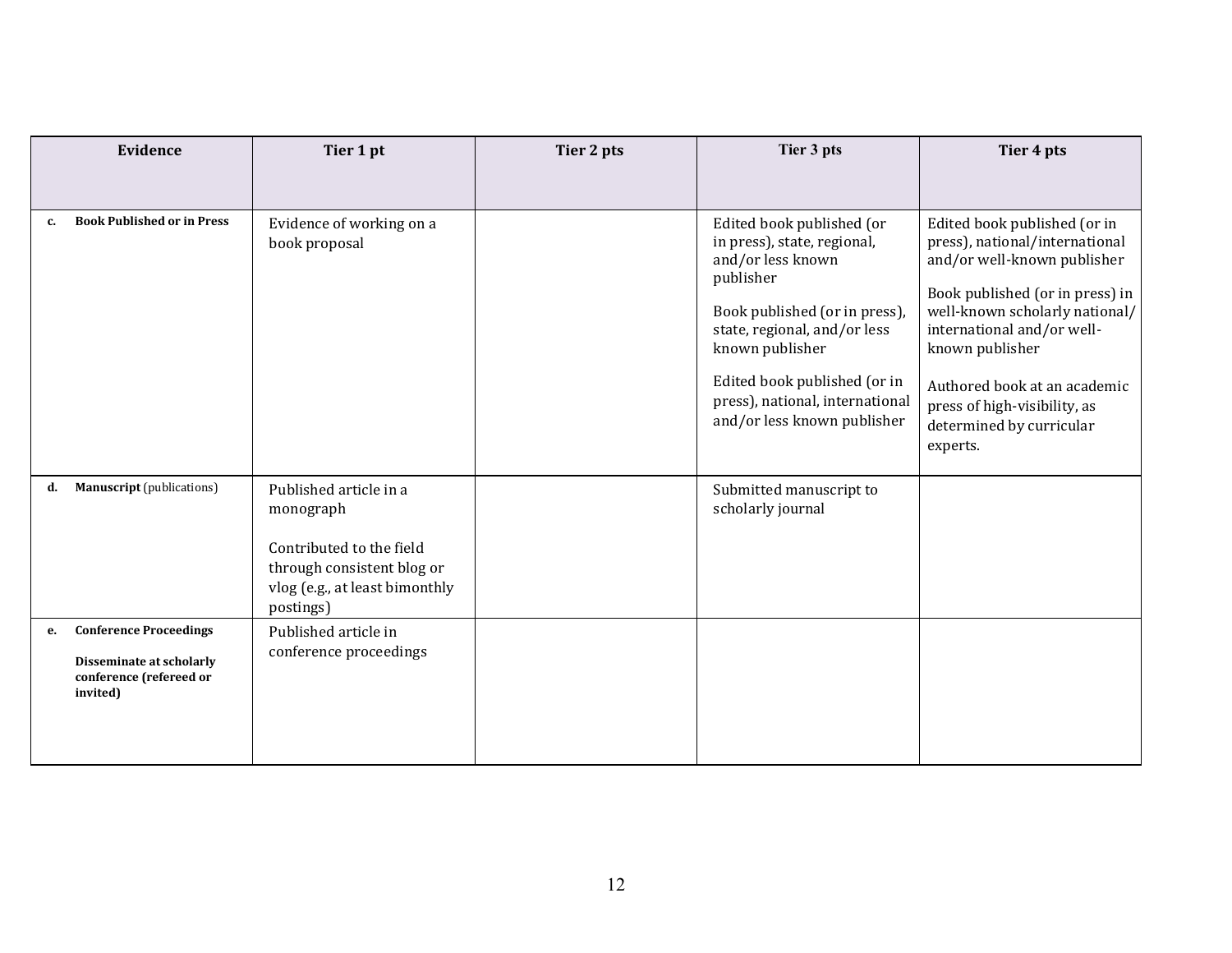| Evidence                     | Tier 1 pt                                                                                                                                                                                                  | Tier 2 pts                                                                                                                                                                                                                                                                                                                          | Tier 3 pts                                                                                                                                                                                                 | Tier 4 pts                                                                                                                                                                                                                                                                                                                                                                                                                    |
|------------------------------|------------------------------------------------------------------------------------------------------------------------------------------------------------------------------------------------------------|-------------------------------------------------------------------------------------------------------------------------------------------------------------------------------------------------------------------------------------------------------------------------------------------------------------------------------------|------------------------------------------------------------------------------------------------------------------------------------------------------------------------------------------------------------|-------------------------------------------------------------------------------------------------------------------------------------------------------------------------------------------------------------------------------------------------------------------------------------------------------------------------------------------------------------------------------------------------------------------------------|
|                              |                                                                                                                                                                                                            |                                                                                                                                                                                                                                                                                                                                     |                                                                                                                                                                                                            |                                                                                                                                                                                                                                                                                                                                                                                                                               |
| <b>Scholarly Conferences</b> | Attendance at a research<br>conference<br>Peer-reviewed panel<br>discussant/chair at<br>local/state/regional level<br>Peer-reviewed<br>roundtable/poster session<br>participant at state/regional<br>level | Disseminated research<br>through presentations at<br>regional and/or state<br>conference<br>Peer reviewed presentation<br>or<br>juried exhibition at<br>state/regional level<br>Invited presentation or<br>exhibition at state/regional<br>level<br>Peer-reviewed presentation<br>at conferences with research-<br>related sessions | Presented with students at<br>regional and/or state<br>conference<br>Peer reviewed presentation<br>or<br>juried exhibition at<br>state/regional level<br>Invited keynote at local/<br>state/regional level | Disseminated research<br>through presentation at<br>international/national<br>conference<br>Presented with students at<br>international/national<br>conference<br>Peer reviewed presentation<br>or juried exhibition at<br>national/international level<br>Invited presentation or<br>exhibition at<br>national/international level<br>Invited keynote address at<br>national/international level<br>conference or exhibition |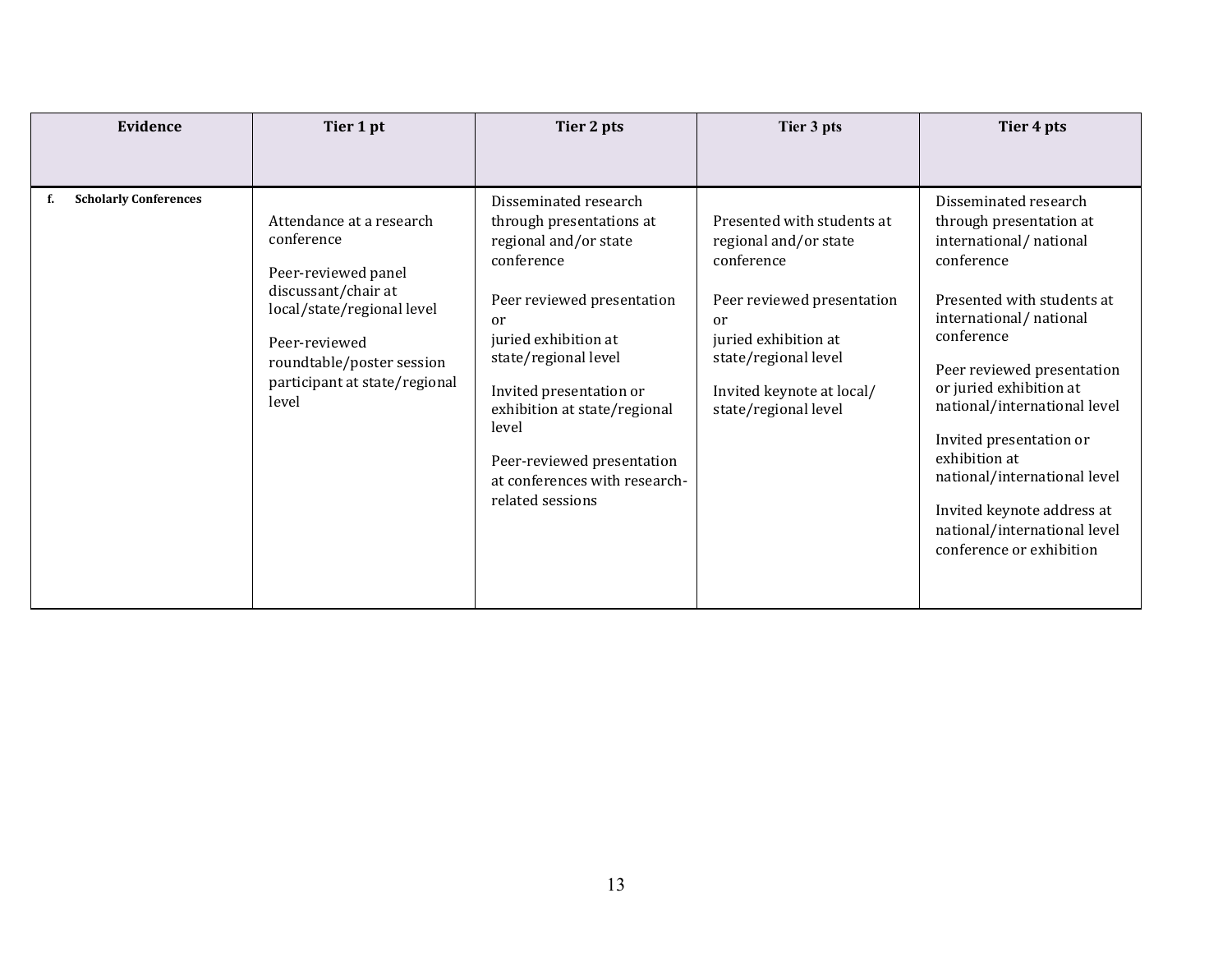| Evidence                               | Tier 1 pt                                                                                                                                                                                            | Tier 2 pts                                                                                                                                                                                                                                                                          | Tier 3 pts                                                                                                                                                                               | Tier 4 pts                                                                                                                                                                              |
|----------------------------------------|------------------------------------------------------------------------------------------------------------------------------------------------------------------------------------------------------|-------------------------------------------------------------------------------------------------------------------------------------------------------------------------------------------------------------------------------------------------------------------------------------|------------------------------------------------------------------------------------------------------------------------------------------------------------------------------------------|-----------------------------------------------------------------------------------------------------------------------------------------------------------------------------------------|
|                                        |                                                                                                                                                                                                      |                                                                                                                                                                                                                                                                                     |                                                                                                                                                                                          |                                                                                                                                                                                         |
| <b>Grants / Proposal Funding</b><br>g. | PI or Co-PI on submitted<br>proposal for internal grant<br>Collaborated in pursuing<br>internal (CCIE) funding for<br>systematic inquiry, research,<br>or service grants                             | PI or Co-PI on submitted<br>proposal for external grant<br>PI or Co-PI on funded internal<br>grant<br>Co-PI on funded external<br>grant (under \$1m)<br>Collaborated in pursuing<br>internal (UCF) or external<br>funding for systematic<br>inquiry, research, or service<br>grants | Submitted a substantial<br>external grant proposal<br>(under \$1m) as PI or Co-PI.<br>Co-PI on funded external<br>grant<br>(over \$1m)<br>Received external funding for<br>service grant | Serves as PI on funded<br>external grant (over \$1m)<br>Submits a substantially<br>funded external grant (under<br>\$1m) as PI or Co-PI.<br>Receives extramural funding<br>for research |
| Editorial<br>h.                        | Editorial board member of<br>state or regional journal<br>Intermittent manuscript<br>reviewer for state, regional,<br>national, international journal<br>(at least one review/evaluation<br>period). | Served as an editorial board<br>member reviewer of<br>state or regional journal<br>Served as guest editor of state<br>or regional journal                                                                                                                                           | Editor/Co-Editor of<br>state/regional journal<br>Served as a reviewer or<br>member of an editorial board<br>for national/international<br>journal                                        | Served as Editor / Co-Editor of<br>national/international journal<br>Served as a guest editor of<br>national/international journal<br>issue                                             |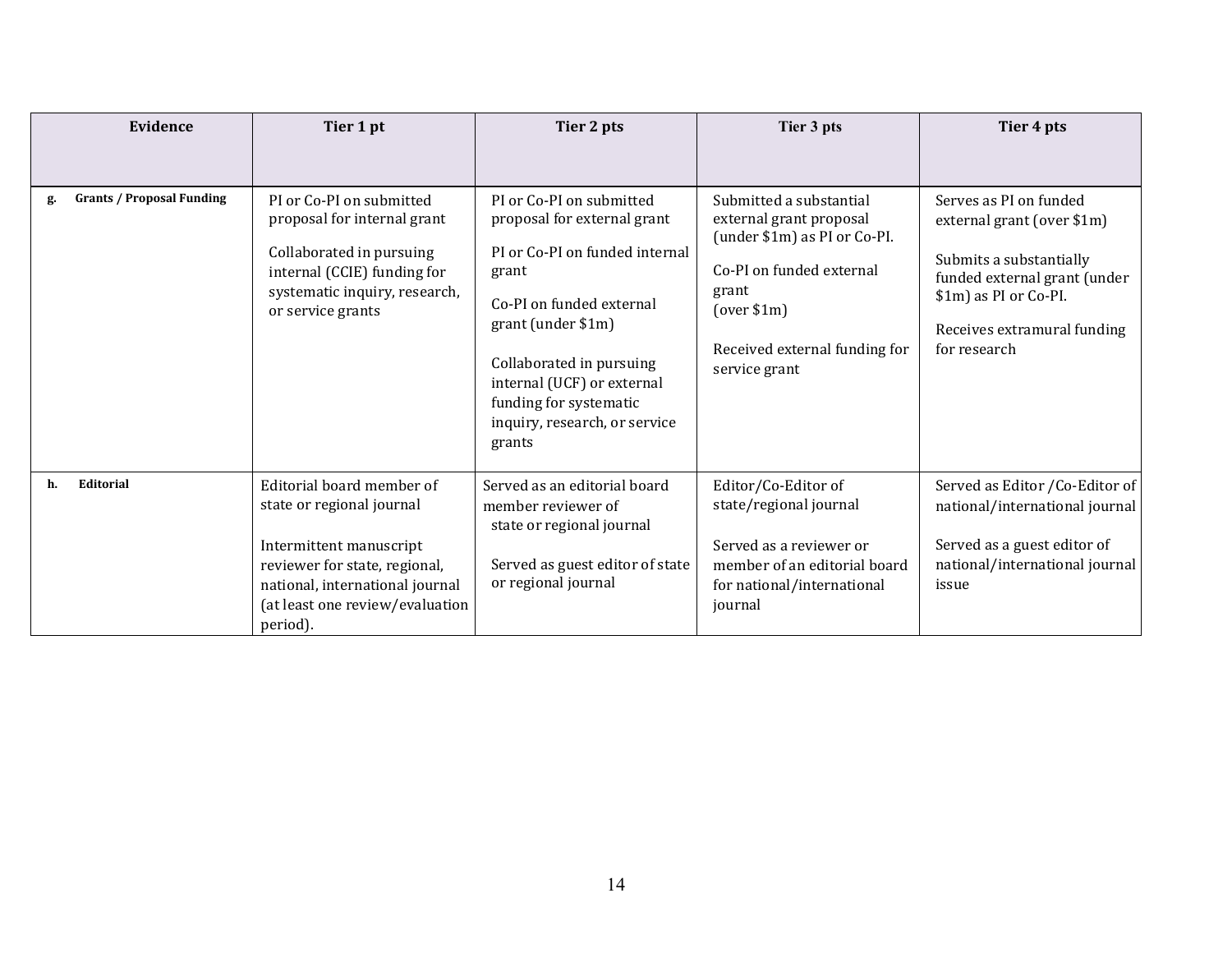| Evidence                                     | Tier 1 pt                                                                                                                                                                                                                                                                                                             | Tier 2 pts                                                                                                                                                       | Tier 3 pts                                                                                                                                                                                                                                                                                                                                                           | Tier 4 pts                                                                                                                                                                                                           |
|----------------------------------------------|-----------------------------------------------------------------------------------------------------------------------------------------------------------------------------------------------------------------------------------------------------------------------------------------------------------------------|------------------------------------------------------------------------------------------------------------------------------------------------------------------|----------------------------------------------------------------------------------------------------------------------------------------------------------------------------------------------------------------------------------------------------------------------------------------------------------------------------------------------------------------------|----------------------------------------------------------------------------------------------------------------------------------------------------------------------------------------------------------------------|
|                                              |                                                                                                                                                                                                                                                                                                                       |                                                                                                                                                                  |                                                                                                                                                                                                                                                                                                                                                                      |                                                                                                                                                                                                                      |
| <b>Research Awards</b><br>i.                 | Nominated or finalist for a<br>research award                                                                                                                                                                                                                                                                         | Received local school district,<br>professional organization, or<br>college research award                                                                       | Received UCF, state, or<br>regional award, for example,<br>RIA and SoTL                                                                                                                                                                                                                                                                                              | Received national or<br>international award                                                                                                                                                                          |
| Scholarly endeavors and<br>creative products | Engaged in scholarly<br>endeavors or creative activities<br>with direct relationship to field<br>of expertise and beyond<br>normal scope of teaching<br>expectations<br>Published creative endeavors<br>and products, items such as<br>websites, webinars, video,<br>unless otherwise negotiated<br>with the director | Published creative endeavors<br>and products as otherwise<br>negotiated with the director                                                                        | Served as expert in the field.<br>For example, served as an<br>expert witness, panel, or<br>provided expertise to state or<br>national entities, such as the<br>Senate.<br>Served as a reviewer for NSF,<br>NIH, IES, OSEP, or equivalent<br>national research entities<br>Published creative endeavors<br>and products as otherwise<br>negotiated with the director | Published creative endeavors/<br>products, including artistic<br>endeavors, and/or other<br>media, such as avatars, MOOCs,<br>apps, software, PD courses.,<br>and other as otherwise<br>negotiated with the director |
| Other (as negotiated with<br>k.<br>Director) | Other research activities that<br>are on the annual performance<br>goals and approved by the<br>school director or as<br>negotiated with the school<br>director.                                                                                                                                                      | Other research activities that<br>are on the annual performance<br>goals and approved by the<br>school director or as<br>negotiated with the school<br>director. | Other research activities that<br>are on the annual performance<br>goals and approved by the<br>school director or as<br>negotiated with the school<br>director.                                                                                                                                                                                                     | Other research activities that<br>are on the annual performance<br>goals and approved by the<br>school director or as<br>negotiated with the school<br>director.                                                     |

**At the end of your self-evaluation using the evidence you provided within the Tiers, write a brief summary statement (less than 200 words) for each of the Teaching, Research and Service sections that reflects impact (who benefits) and innovative aspects of your work.**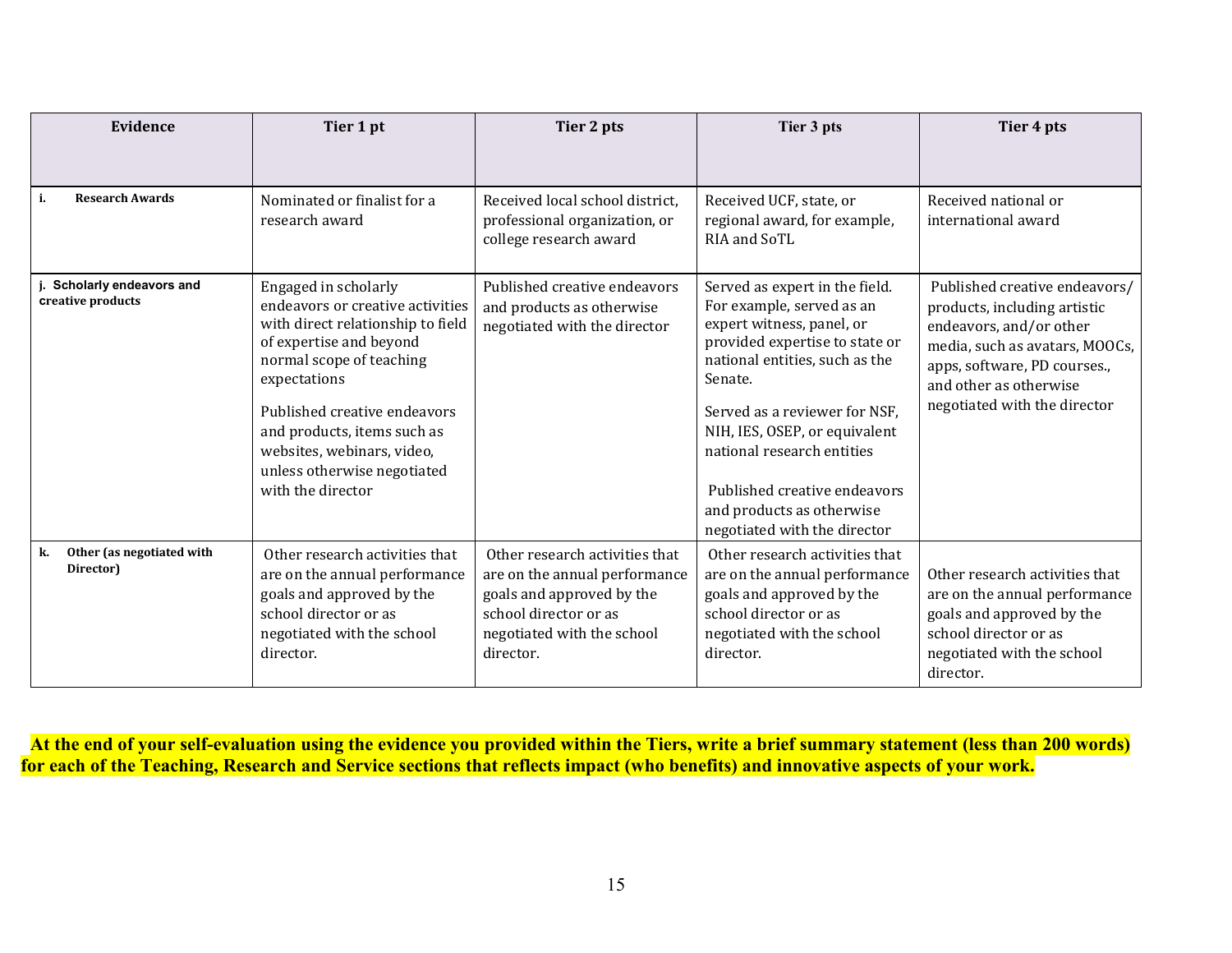### **PROFESSIONAL AND COMMUNITY SERVICE EFFECTIVENESS**

**Effective teacher educators are responsible and accountable to a variety of learning communities beyond their university classrooms. As expert teachers, they influence educational policy at all levels. They willingly share their expertise with pre-service and in-service teachers in school and conference settings, serve with members of local, state and national communities on boards affecting education policies and practices, and work in professional organizations for the improvement of education worldwide. In addition, they provide professional and community service to the University, the College of Community Innovation and Education, and the School of Teacher Education.**

### **EVALUATION SCHEMA:**

Evaluation in Professional and Community Service will include a review of the service activities, recognition, and contributions that the faculty member makes to the university, college, school, profession, and local, state, regional, national and international communities. Typically, consultations or other activities for which the faculty member receives payment should not be counted toward productivity in this area. Faculty with higher percent service assignments will be evaluated accordingly. Evaluation rubrics for each Percent-of-effort Option are found at the end of this document.

# **Interpreting the Professional and Community Service Effectiveness Exemplars**:

- 1. Faculty may include multiple occurrences of the same exemplar (e.g., volunteer in the schools 3 times = 3 Tier 1 exemplars = 3 points). May not count any occurrence more than once.
- 2. Duplication of some exemplars across tiers reflects varying levels of involvement. For example, serving as conference chair for a 50 member local organization is a Tier 1 activity while chairing a conference for a 500 member local organization is in Tier 2; serving on a University committee that meets infrequently is a Tier 1 exemplar while serving on the University Personnel Committee is a Tier 2 or Tier 3 exemplar, depending upon the number of portfolios evaluated. Final tier assignment will be approved by the Director.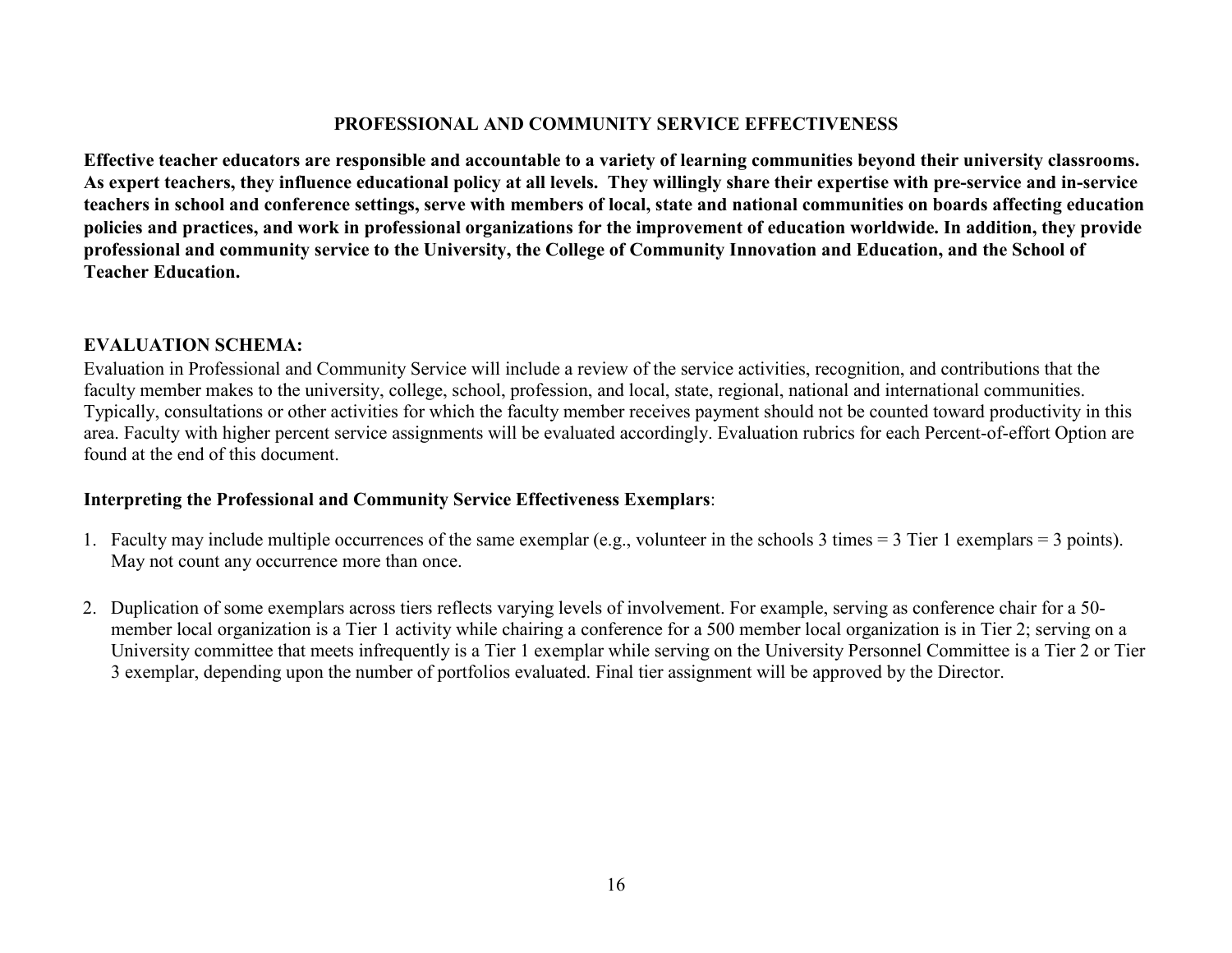**All members of the College of Community Innovation and Education, as well as School of Teacher Education community are expected to consistently participate in faculty meetings at both the College and School levels as well as support various functions supported by the University/College/School.** 

To receive a service rating of Satisfactory or above, faculty members are expected to be engaged in the following activities

- Attend at least one commencement per year.
- Attend and participate in faculty meetings at the program, STE, and CCIE levels.
- Meet and submit required state public school involvement hours document.
- Support at least two functions supported by the STE, CCIE, or UCF.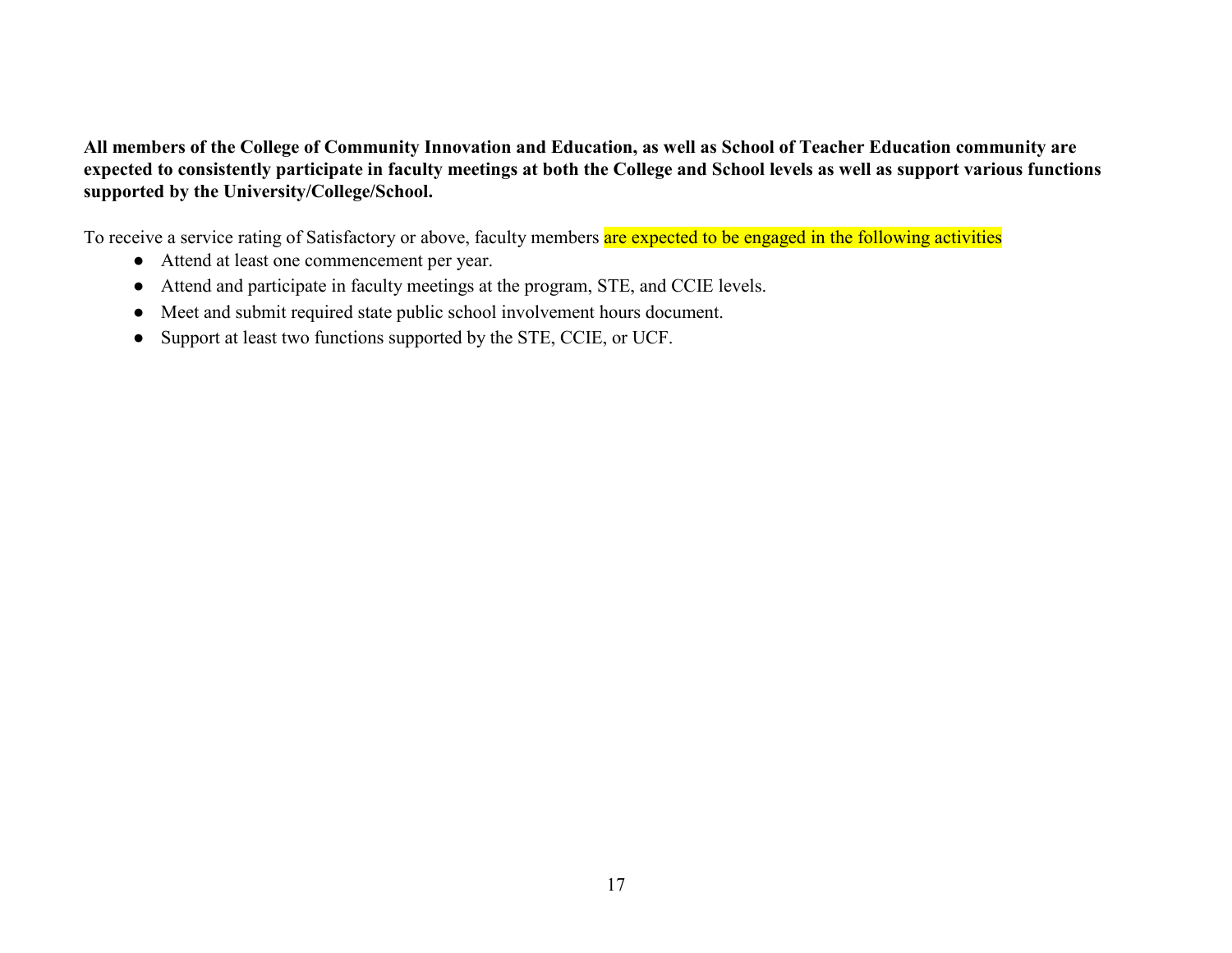# **Effectiveness in Professional and Community Service Exemplars**

| Evidence                                                                     | Tier 1 pt                                                                                                                                                                                  | Tier 2 pts                                                                                                                                                                                                                                                                                                                                                                                                                      | Tier 3 pts                                                                                                                                                                                                                                                                                                                                                                                                                                                                          | Tier 4 pts                                                                                                                                                                                                                                                                                                                                                                                                                          |
|------------------------------------------------------------------------------|--------------------------------------------------------------------------------------------------------------------------------------------------------------------------------------------|---------------------------------------------------------------------------------------------------------------------------------------------------------------------------------------------------------------------------------------------------------------------------------------------------------------------------------------------------------------------------------------------------------------------------------|-------------------------------------------------------------------------------------------------------------------------------------------------------------------------------------------------------------------------------------------------------------------------------------------------------------------------------------------------------------------------------------------------------------------------------------------------------------------------------------|-------------------------------------------------------------------------------------------------------------------------------------------------------------------------------------------------------------------------------------------------------------------------------------------------------------------------------------------------------------------------------------------------------------------------------------|
|                                                                              |                                                                                                                                                                                            |                                                                                                                                                                                                                                                                                                                                                                                                                                 |                                                                                                                                                                                                                                                                                                                                                                                                                                                                                     |                                                                                                                                                                                                                                                                                                                                                                                                                                     |
| Service to the<br>a.<br>University, College and<br><b>School, Department</b> | Serve as a committee alternate<br>member<br>Participate in accreditation<br>activities<br>Presenter at professional<br>development opportunity for<br>UCF students at the program<br>level | Committee member at the<br>unit level<br>Presenter at professional<br>development opportunity for<br>UCF faculty at the unit level<br>Facilitator of professional<br>development opportunity for<br>UCF faculty at the unit level<br>Presenter at professional<br>development opportunity for<br>UCF students at the unit level<br>Facilitator of professional<br>development opportunity for<br>UCF students at the unit level | Committee member at the<br>college or university level<br>Committee chair at the college<br>unit or level<br>Presenter at professional<br>development opportunity for<br>UCF faculty at the college level<br>Organizer of professional<br>development opportunity for<br>UCF faculty at the college level<br>Organizer of professional<br>development opportunity for<br>UCF students at the college<br>level<br>Faculty advisor of student<br>organization at the college<br>level | Committee chair at the college<br>level<br>Organizer of professional<br>development opportunity for<br>UCF students at the university<br>level<br>Organizer of professional<br>development opportunity for<br>UCF faculty at the university<br>level<br>Presenter at professional<br>development opportunity for<br>UCF faculty at the university<br>level<br>Faculty advisor of student<br>organization at the university<br>level |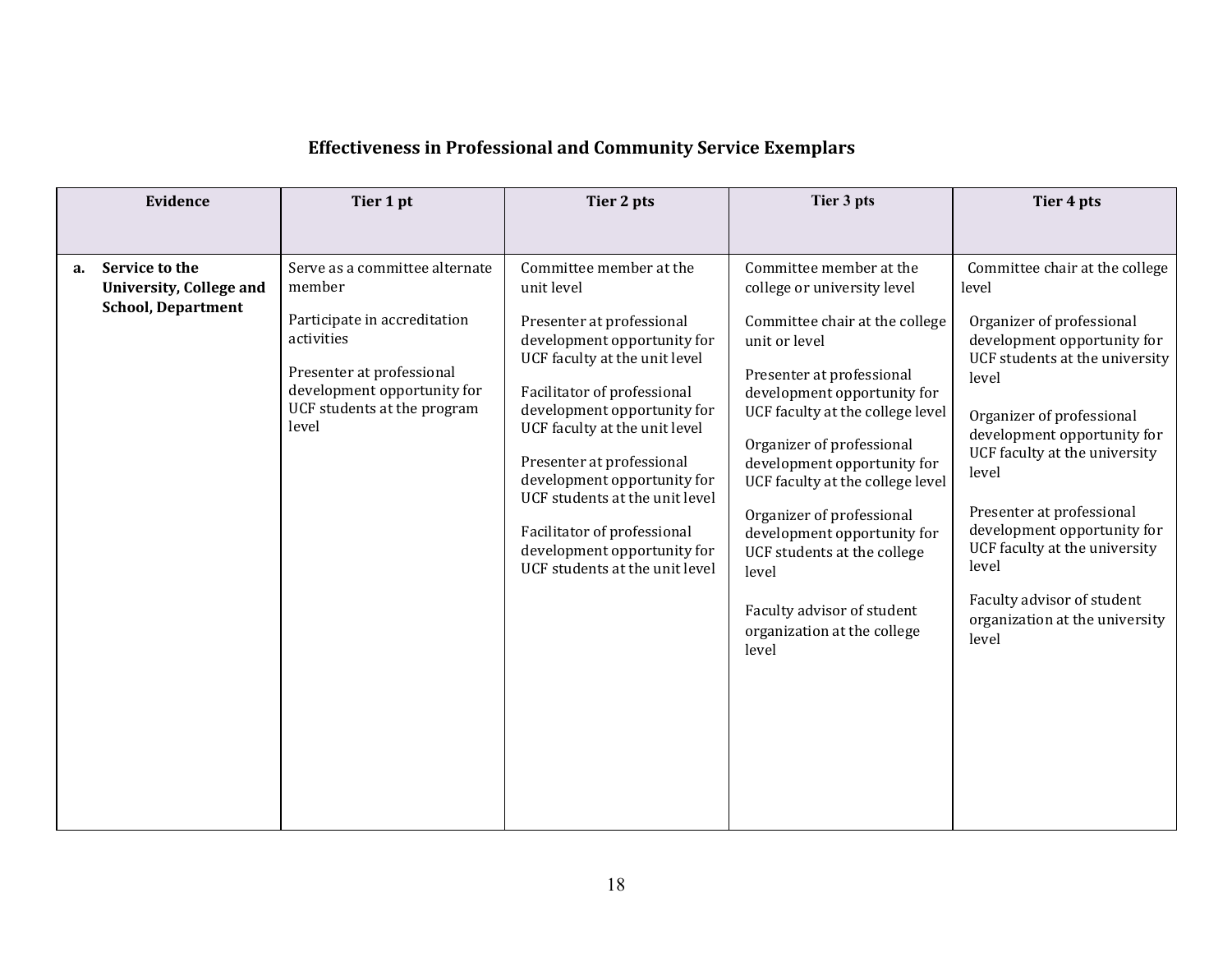| Evidence                                                                                                | Tier 1                                                                                                                                                                                                                                                                                                              | Tier 2                                                                                                                                                                                                                                                                             | Tier 3                                                                                                                                                                                                                                                                                                                                                                                                                                                   | Tier 4                                                                                                                                                                                                                                                                                                                                                                                                                                                                                               |
|---------------------------------------------------------------------------------------------------------|---------------------------------------------------------------------------------------------------------------------------------------------------------------------------------------------------------------------------------------------------------------------------------------------------------------------|------------------------------------------------------------------------------------------------------------------------------------------------------------------------------------------------------------------------------------------------------------------------------------|----------------------------------------------------------------------------------------------------------------------------------------------------------------------------------------------------------------------------------------------------------------------------------------------------------------------------------------------------------------------------------------------------------------------------------------------------------|------------------------------------------------------------------------------------------------------------------------------------------------------------------------------------------------------------------------------------------------------------------------------------------------------------------------------------------------------------------------------------------------------------------------------------------------------------------------------------------------------|
| b. Service to community,<br>school organization, or<br>agency consistent with<br>field of<br>assignment | Serve on local School Advisory<br>Council (SAC)<br>Member of agency, community<br>or organization board related<br>to education<br>Presenter at Continuing<br><b>Education program</b><br>Volunteer in the schools<br>Successfully recruited<br>outstanding graduate<br>students to program related<br>to expertise | Leadership role on<br>local/regional agency,<br>community or organization<br>board related to education<br><b>Organizer of Continuing</b><br>Education program at the local<br>level<br>Consultant to local/regional<br>schools, industry, business<br>organization, or commission | Mentoring, recruitment, and<br>leadership in regional/state<br>organization of<br>activities/programs that<br>impact students, faculty, and<br>staff<br>Leadership role on state<br>agency, community or<br>organization<br>board related to education<br><b>Organizer of Continuing</b><br>Education program at the state<br>level<br>Consultant to state schools,<br>industry, business<br>organization, or commission in<br>other states or countries | Mentoring, recruitment, and<br>leadership in<br>national/international<br>organization of<br>activities/programs that<br>impact students, faculty, and<br>staff<br>Leadership role on<br>national/international agency,<br>community or organization<br>board related to education<br>Organizer of Continuing<br>Education program at the<br>national level<br>Consultant to<br>national/international schools,<br>industry, business<br>organization, or commission in<br>other states or countries |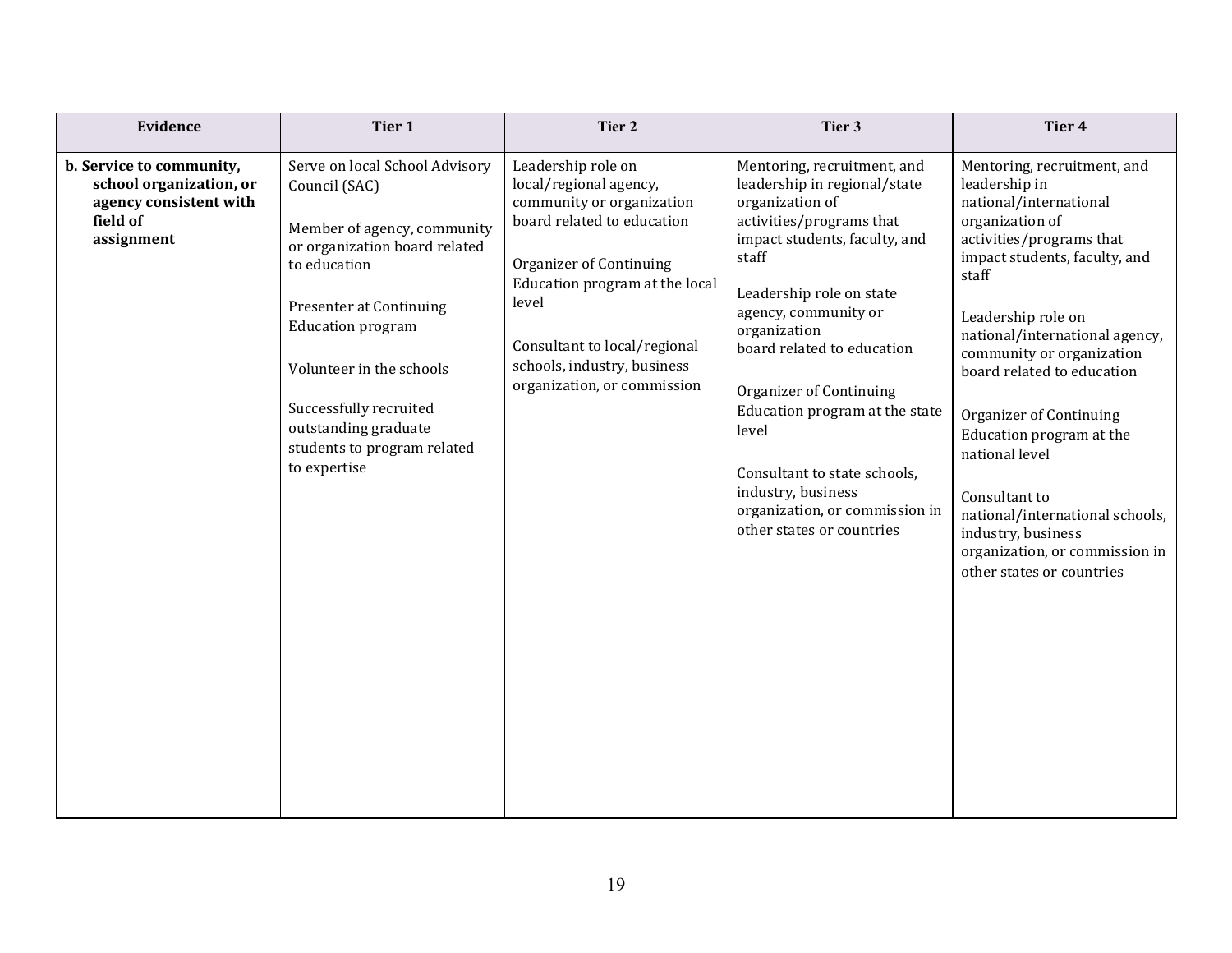| Evidence                                                                    | Tier 1                                                                                                                                                                                                                                                                           | Tier 2                                                                                                                                                                                                                      | Tier 3                                                                                                                                                                                                                                                                                                                                                                                                                                                                                                                                                                                               | Tier 4                                                                                                                                                                                                                                                                                                                                                                  |
|-----------------------------------------------------------------------------|----------------------------------------------------------------------------------------------------------------------------------------------------------------------------------------------------------------------------------------------------------------------------------|-----------------------------------------------------------------------------------------------------------------------------------------------------------------------------------------------------------------------------|------------------------------------------------------------------------------------------------------------------------------------------------------------------------------------------------------------------------------------------------------------------------------------------------------------------------------------------------------------------------------------------------------------------------------------------------------------------------------------------------------------------------------------------------------------------------------------------------------|-------------------------------------------------------------------------------------------------------------------------------------------------------------------------------------------------------------------------------------------------------------------------------------------------------------------------------------------------------------------------|
| c. Service to the Profession:<br><b>Professional Organizations</b>          | Active member of local<br>regional, state, national, or<br>international organization<br>Chair of local organization<br>division/committee<br>Officer, local organization<br>Intermittent manuscript<br>reviewer for a state, regional,<br>national, or international<br>journal | Committee/division chair of<br>state or regional organization<br>Conference chair, local<br>organization<br>Committee/division member of<br>state/regional organization<br>Reviewer of a scholarly book or<br>of a textbook | Keynote address at<br>professional meetings at local<br>or state meetings.<br>Committee/division member of<br>national/international<br>organization<br>Contributed as member of a<br>professional organization sub-<br>committee/task force<br>Conference chair of regional<br>organization<br>Officer of state or regional<br>organization<br>Scholarly mentoring by<br>providing support through<br>ongoing meetings,<br>observations, and co-<br>presenting opportunities,<br>feedback on publications,<br>and/or grant writing of post-<br>doc scholars and visiting<br>scholars on sabbatical. | Chair of national international<br>organization<br>division/committee<br>Conference chair, national or<br>international organization<br>Officer, national or<br>international organization<br>Keynote address at<br>professional meetings at<br>national or international<br>meetings.<br>Chair/co-chair of a professional<br>organization sub-<br>committee/task force |
| d. Service to the Profession:<br><b>Invited External</b><br><b>Reviewer</b> |                                                                                                                                                                                                                                                                                  | Serves as external reviewer<br>(such as industry, etc.)                                                                                                                                                                     | Serves as external reviewer for<br>faculty promotion and tenure<br>(assistant to associate)                                                                                                                                                                                                                                                                                                                                                                                                                                                                                                          | Serves as external reviewer for<br>faculty promotion (associate to<br>full)                                                                                                                                                                                                                                                                                             |
| e. Service Award                                                            | Nominated or finalist for<br>service award                                                                                                                                                                                                                                       | Local/state/regional service<br>award                                                                                                                                                                                       | UCF, College, state or regional<br>service award                                                                                                                                                                                                                                                                                                                                                                                                                                                                                                                                                     | National or international<br>service award                                                                                                                                                                                                                                                                                                                              |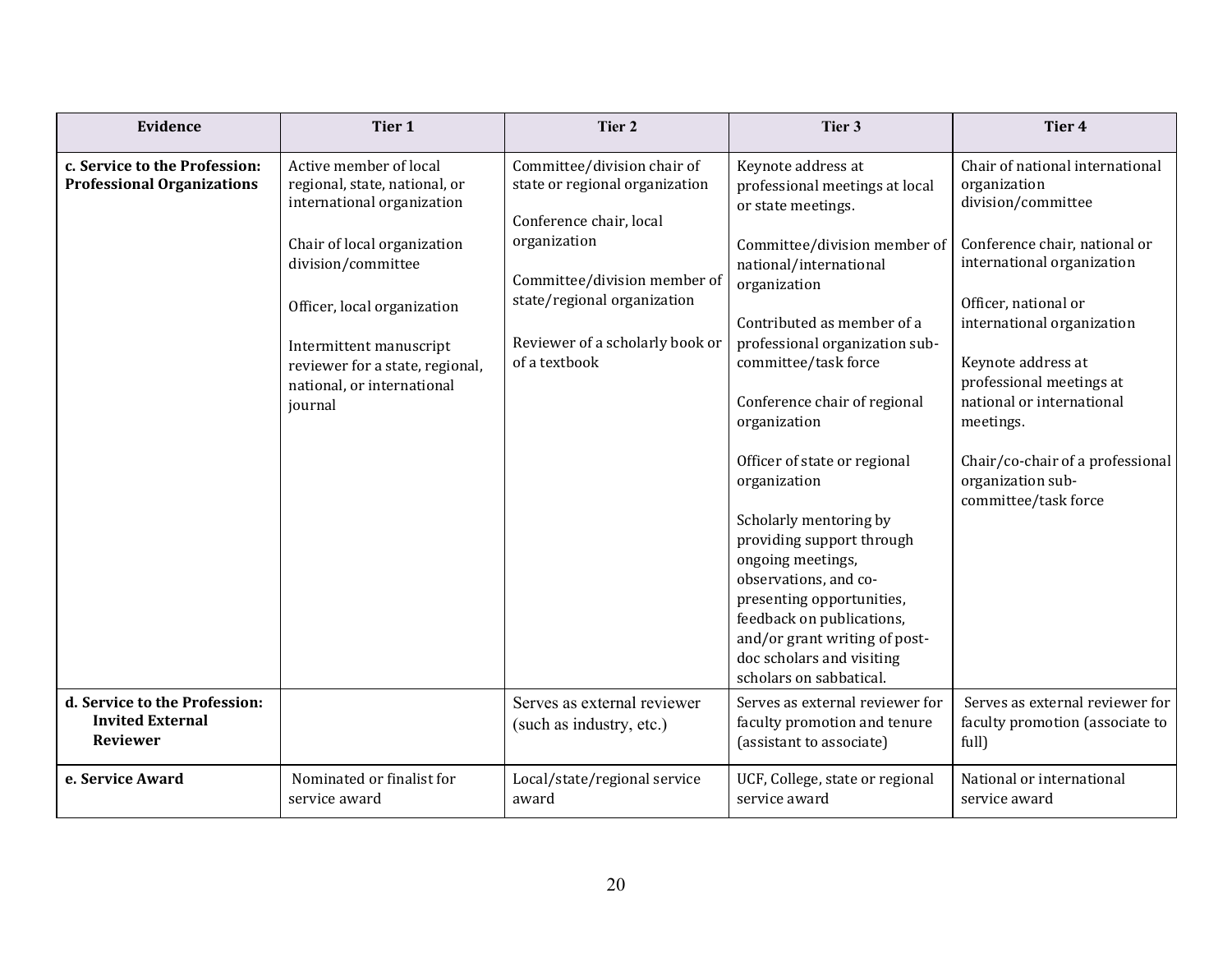| Evidence                                 | Tier 1                                                         | Tier 2                                                         | Tier 3                                                         | Tier 4                                                         |
|------------------------------------------|----------------------------------------------------------------|----------------------------------------------------------------|----------------------------------------------------------------|----------------------------------------------------------------|
| Other (as negotiated with  <br>Director) | Other service activities that are<br>on the annual performance | Other service activities that<br>are on the annual performance | Other service activities that<br>are on the annual performance | Other service activities that<br>are on the annual performance |
|                                          | goals and negotiated with<br>school director.                  | goals and negotiated with<br>school director.                  | goals and negotiated with<br>school director.                  | goals and negotiated with<br>school director.                  |

**At the end of your self-evaluation using the evidence you provided within the Tiers, write a brief summary statement (less than 200 words) for each of the Teaching, Research and Service sections that reflects impact (who benefits) and innovative aspects of your work.**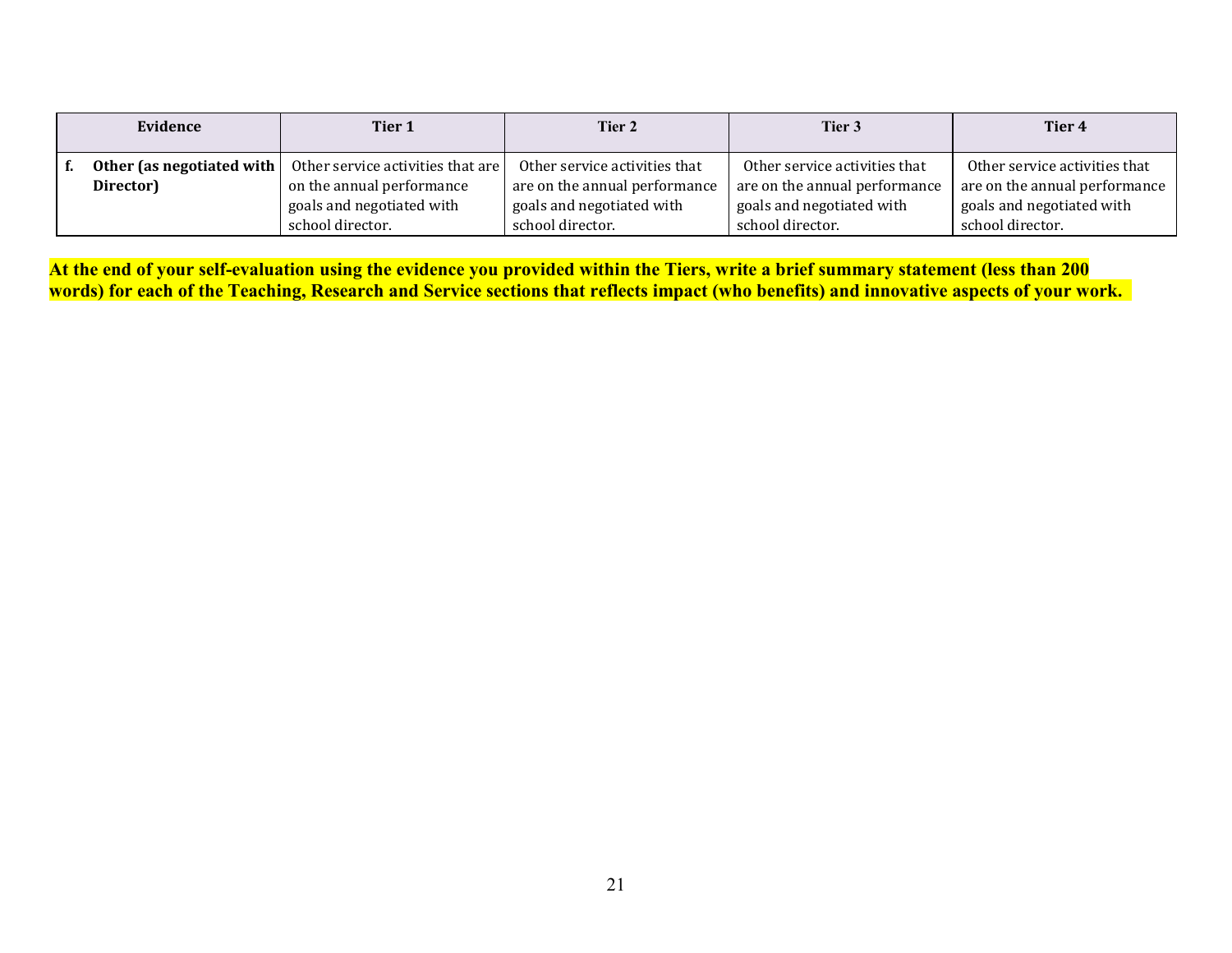#### ASSISTANT PROFESSOR: (25-70-5)

#### ASSISTANT PROFESSOR

|                    | Teaching $(25)^*$                                                                                      | Research (70)                                                                            | Service (5)                                                       |
|--------------------|--------------------------------------------------------------------------------------------------------|------------------------------------------------------------------------------------------|-------------------------------------------------------------------|
| Outstanding        | Ave. 75% VG to E in<br>Overall teaching SPI<br>And<br>At least 4 points from 2<br>tiers                | At least 9 points<br>from 3 or more<br>tiers with at least<br>one point from row<br>a-d. | At least 7 points<br>from 2 or more<br>tiers                      |
| Above Satisfactory | Ave. $75\%$ G to E in<br>Overall teaching SPI<br>And<br>3 points from 2 tiers                          | 8 points from 3 or<br>more tiers with at<br>least one point<br>from row a-d.             | 6 points from 2 or<br>more tiers                                  |
| Satisfactory       | Ave. $60\%$ G to E in<br>Overall teaching SPI<br>And<br>At least 3 points from<br>only 1 tier          | At least 8 points<br>from only 2 tiers                                                   | 5 points from only<br>2 tiers                                     |
| Conditional        | Ave 50% G to E in<br>Overall teaching SPI<br>And<br>2 points                                           | 5-7 points                                                                               | At least 5 points<br>from only 1 tier                             |
| Unsatisfactory     | Ave. $\leq 50\%$ G to E in<br>Overall teaching SPI<br>And<br>Fewer than 2 points<br>Tier $1 = 1$ point | Fewer than 5 points<br>Tier $2 = 2$ points                                               | Fewer than 5 points<br>Tier $3 = 3$ points<br>Tier $4 = 4$ points |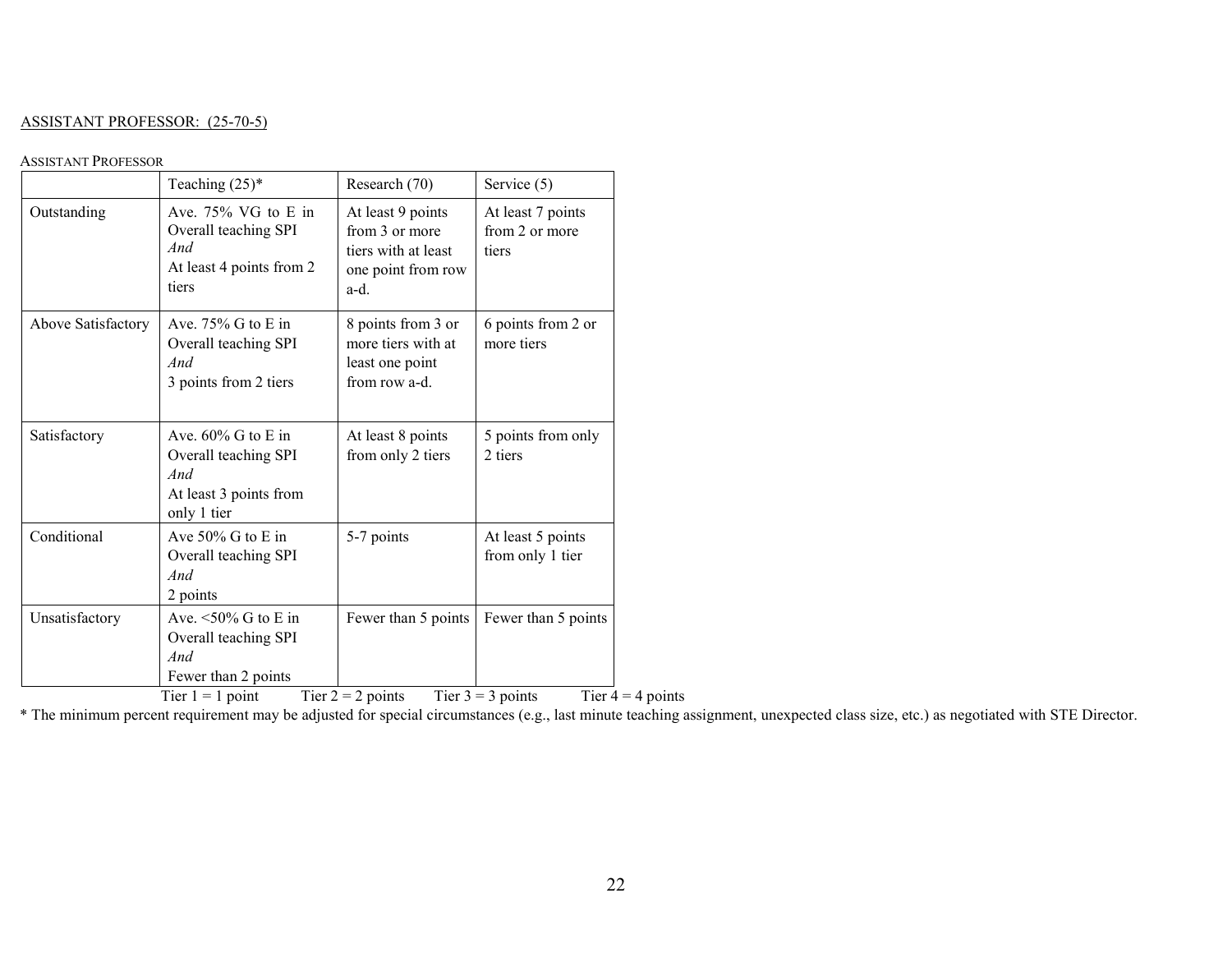#### Option 1 (70-25-5)

#### ASSOCIATE PROFESSOR

|                    | Teaching $(70)$ *                                                                                                             | Research (25)                                                                            | Service (5)                                  |
|--------------------|-------------------------------------------------------------------------------------------------------------------------------|------------------------------------------------------------------------------------------|----------------------------------------------|
| Outstanding        | Ave. $75\%$ VG to E in<br>Overall teaching SPI<br>And<br>At least 7 points from 3 or<br>more tiers                            | At least 7 points<br>from 3 or more<br>tiers with at least<br>one point from row<br>a-d. | At least 7 points<br>from 2 or more<br>tiers |
| Above Satisfactory | Ave. 75% G to E in Overall<br>teaching SPI<br>And<br>At least 7 points from only 2<br>tiers                                   | 6 points from 3<br>tiers with at least<br>one point from row<br>a-d.                     | 6 points from 2 or<br>more tiers             |
| Satisfactory       | Ave. 60% G to E in Overall<br>teaching SPI<br>And<br>6 points from 2 or more tiers                                            | At least 6 points<br>from only 2 tiers                                                   | 5 points from only<br>2 tiers                |
| Conditional        | Ave 50% G to E in Overall<br>teaching SPI<br>And<br>At least 5 points from only 1<br>tier                                     | 3-5 points                                                                               | At least 5 points<br>from only 1 tier        |
| Unsatisfactory     | Ave. $\leq 50\%$ G to E in Overall<br>teaching SPI<br>And<br>Fewer than 5 points<br>Tier $2 = 2$ points<br>Tier $1 = 1$ point | Fewer than 3 points<br>Tier $3 = 3$ points                                               | Fewer than 5 points<br>Tier $4 = 4$ points   |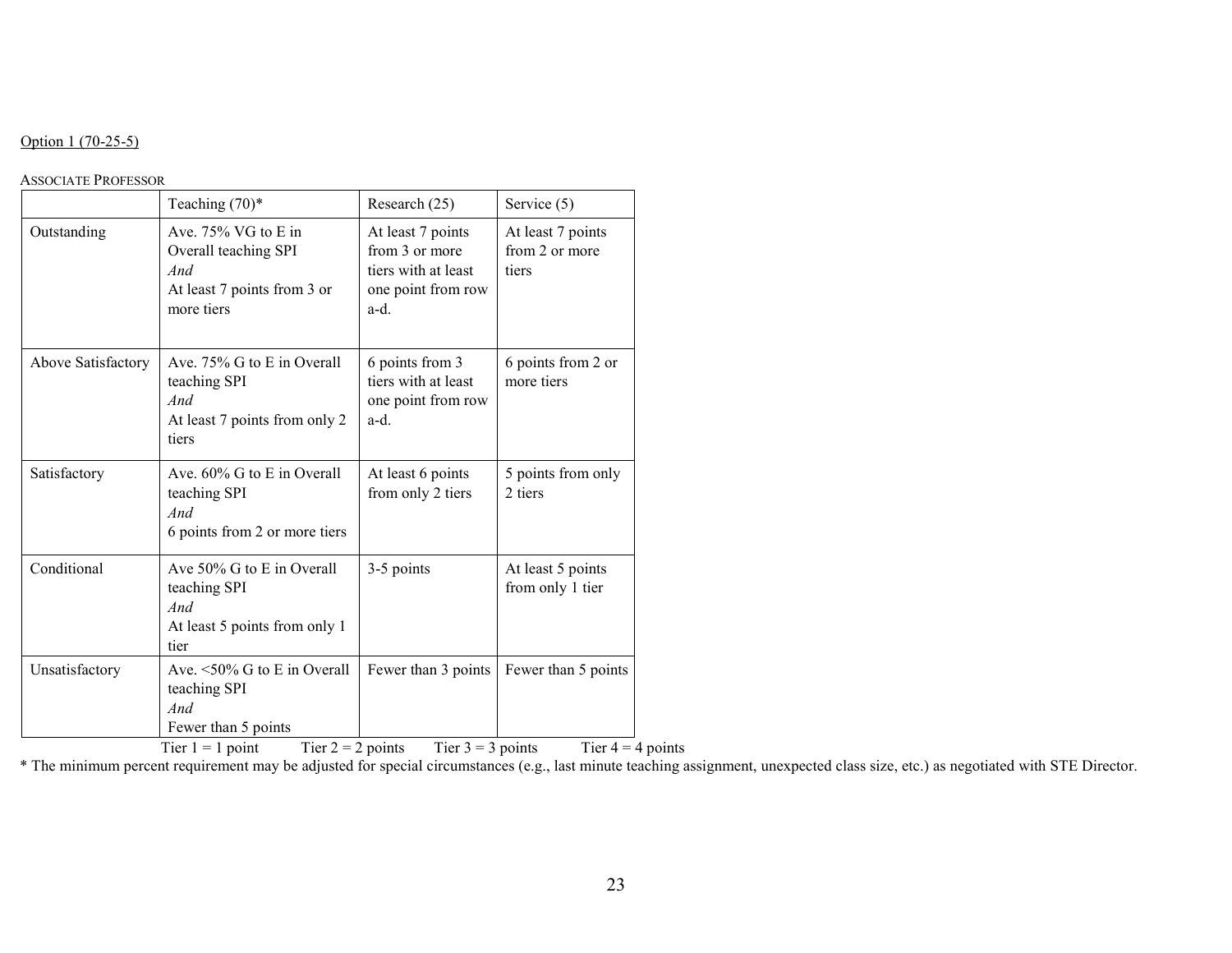#### Option 1 (70-25-5)

#### PROFESSOR

|                    | Teaching $(70)$ *                                                                               | Research (25)                                                                            | Service (5)                                  |
|--------------------|-------------------------------------------------------------------------------------------------|------------------------------------------------------------------------------------------|----------------------------------------------|
| Outstanding        | Ave. 75% VG to E in Overall<br>teaching SPI<br>And<br>At least 7 points from 3 or<br>more tiers | At least 8 points<br>from 3 or more<br>tiers with at least<br>one point from row<br>a-d. | At least 8 points<br>from 2 or more<br>tiers |
| Above Satisfactory | Ave. 75% G to E in Overall<br>teaching SPI<br>And<br>At least 7 points from only 2<br>tiers     | 7 points from 3<br>tiers with at least<br>one point from row<br>a-d.                     | 7 points from 2 or<br>more tiers             |
| Satisfactory       | Ave. 60% G to E in Overall<br>teaching SPI<br>And<br>6 points from 2 or more tiers              | At least 7 points<br>from only 2 tiers                                                   | 6 points from 2 or<br>more tiers             |
| Conditional        | Ave $50\%$ G to E in Overall<br>teaching SPI<br>And<br>At least 5 points                        | 4-6 points                                                                               | 5 points from only<br>2 tiers                |
| Unsatisfactory     | Ave. $\leq 50\%$ G to E in Overall<br>teaching SPI<br>And<br>Fewer than 5 points                | Fewer than 4 points                                                                      | Fewer than 5 points                          |

Tier  $1 = 1$  point Tier  $2 = 2$  points Tier  $3 = 3$  points Tier  $4 = 4$  points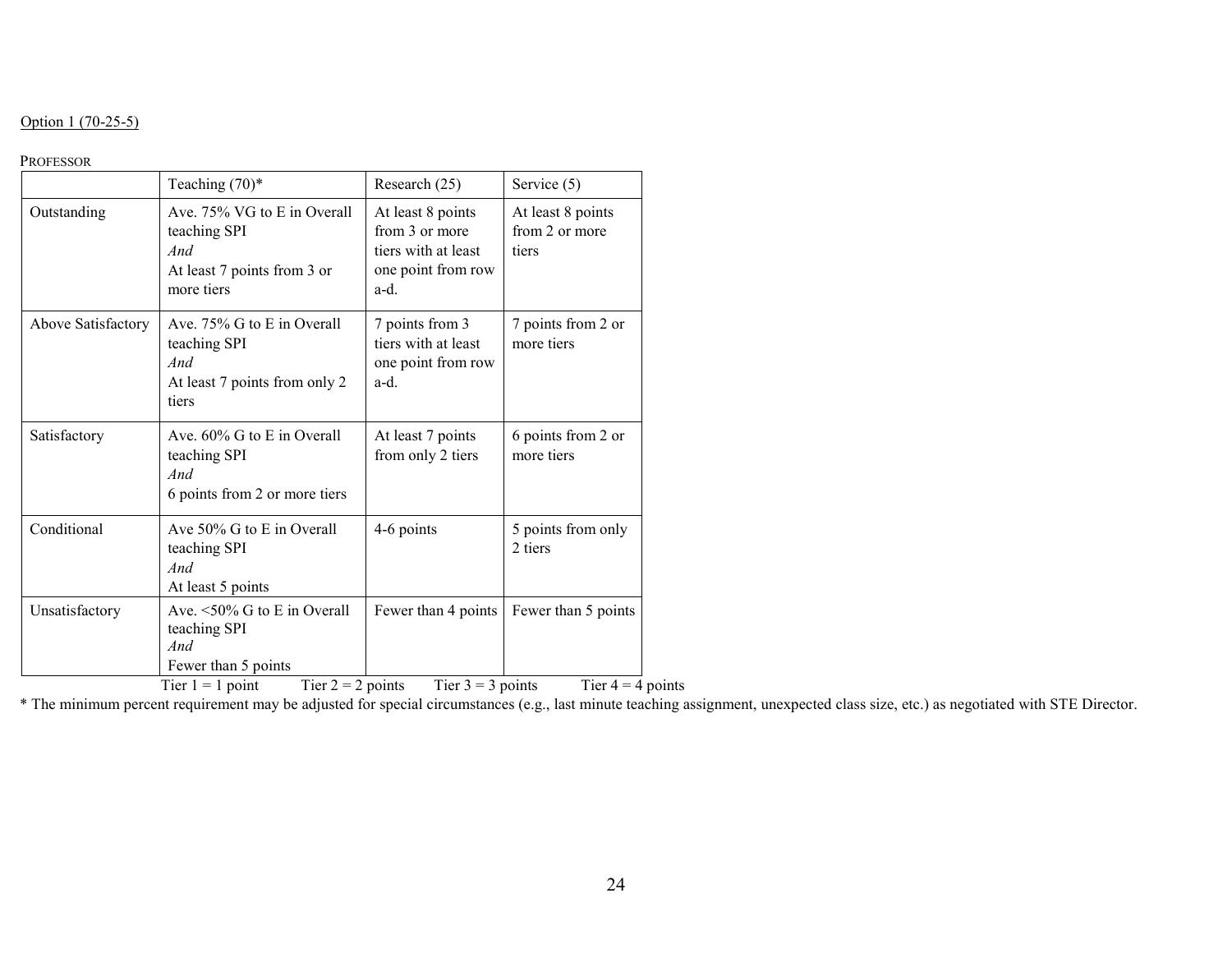#### Option 2 (25-70-5)

#### ASSOCIATE PROFESSOR

|                    | Teaching $(25)^*$                                                                                | Research (70)                                                                            | Service (5)                                  |
|--------------------|--------------------------------------------------------------------------------------------------|------------------------------------------------------------------------------------------|----------------------------------------------|
| Outstanding        | Ave. $75\%$ VG to E in<br>Overall teaching SPI<br>And<br>At least 4 points from 2<br>tiers       | At least 9 points<br>from 3 or more<br>tiers with at least<br>one point from row<br>a-d. | At least 7 points<br>from 2 or more<br>tiers |
| Above Satisfactory | Ave. $75\%$ G to E in<br>Overall teaching SPI<br>And<br>3 points from 2 tiers                    | 8 points from 3 or<br>more tiers with at<br>least one point<br>from row a-d.             | 6 points from 2 or<br>more tiers             |
| Satisfactory       | Ave. $60\%$ G to E in<br>Overall teaching SPI<br>And<br>At least 3 points from<br>only 1 tier    | At least 8 points<br>from only 2 tiers                                                   | 5 points from only<br>2 tiers                |
| Conditional        | Ave $50\%$ G to E in<br>Overall teaching SPI<br>And<br>2 points                                  | 5-7 points                                                                               | At least 5 points<br>from only 1 tier        |
| Unsatisfactory     | Ave. $\leq 50\%$ G to E in<br>Overall teaching SPI<br>And<br>Fewer than 2 points<br>$\mathbf{m}$ | Fewer than 5 points<br>m.<br>$\sim$                                                      | Fewer than 5 points<br>$\sim$<br>m.          |

Tier  $1 = 1$  point Tier  $2 = 2$  points Tier  $3 = 3$  points Tier  $4 = 4$  points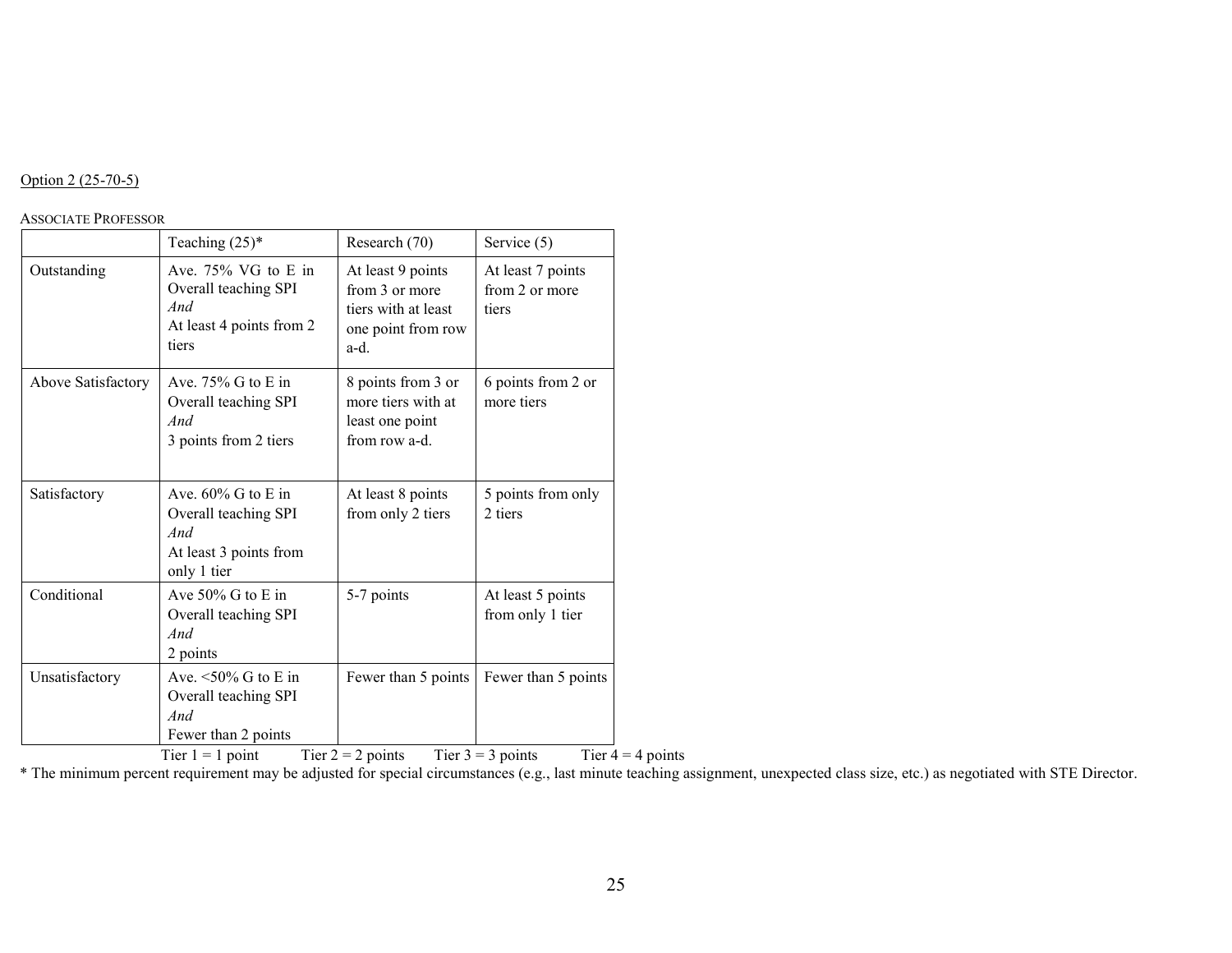### Option 2 (25-70-5)

#### PROFESSOR

|                    | Teaching $(25)^*$                                                                                      | Research (70)                                                                             | Service (5)                                                       |
|--------------------|--------------------------------------------------------------------------------------------------------|-------------------------------------------------------------------------------------------|-------------------------------------------------------------------|
| Outstanding        | Ave. $75\%$ VG to E in<br>Overall teaching SPI<br>And<br>At least 4 points from 2<br>tiers             | At least 10 points<br>from 3 or more<br>tiers with at least<br>one point from row<br>a-d. | At least 8 points<br>from 2 or more<br>tiers                      |
| Above Satisfactory | Ave. $75\%$ G to E in<br>Overall teaching SPI<br>And<br>3 points from 2 tiers                          | 9 points from 3 or<br>more tiers with at<br>least one point<br>from row a-d.              | 7 points from 2 or<br>more tiers                                  |
| Satisfactory       | Ave. $60\%$ G to E in<br>Overall teaching SPI<br>And<br>At least 3 points from<br>only 1 tier          | At least 9 points<br>from only 2 tiers                                                    | 6 points from 2 or<br>more tiers                                  |
| Conditional        | Ave $50\%$ G to E in<br>Overall teaching SPI<br>And<br>2 points                                        | 6-8 points                                                                                | 5 points from only<br>2 tiers                                     |
| Unsatisfactory     | Ave. $\leq 50\%$ G to E in<br>Overall teaching SPI<br>And<br>Fewer than 2 points<br>Tier $1 = 1$ point | Fewer than 6 points<br>Tier $2 = 2$ points                                                | Fewer than 5 points<br>Tier $3 = 3$ points<br>Tier $4 = 4$ points |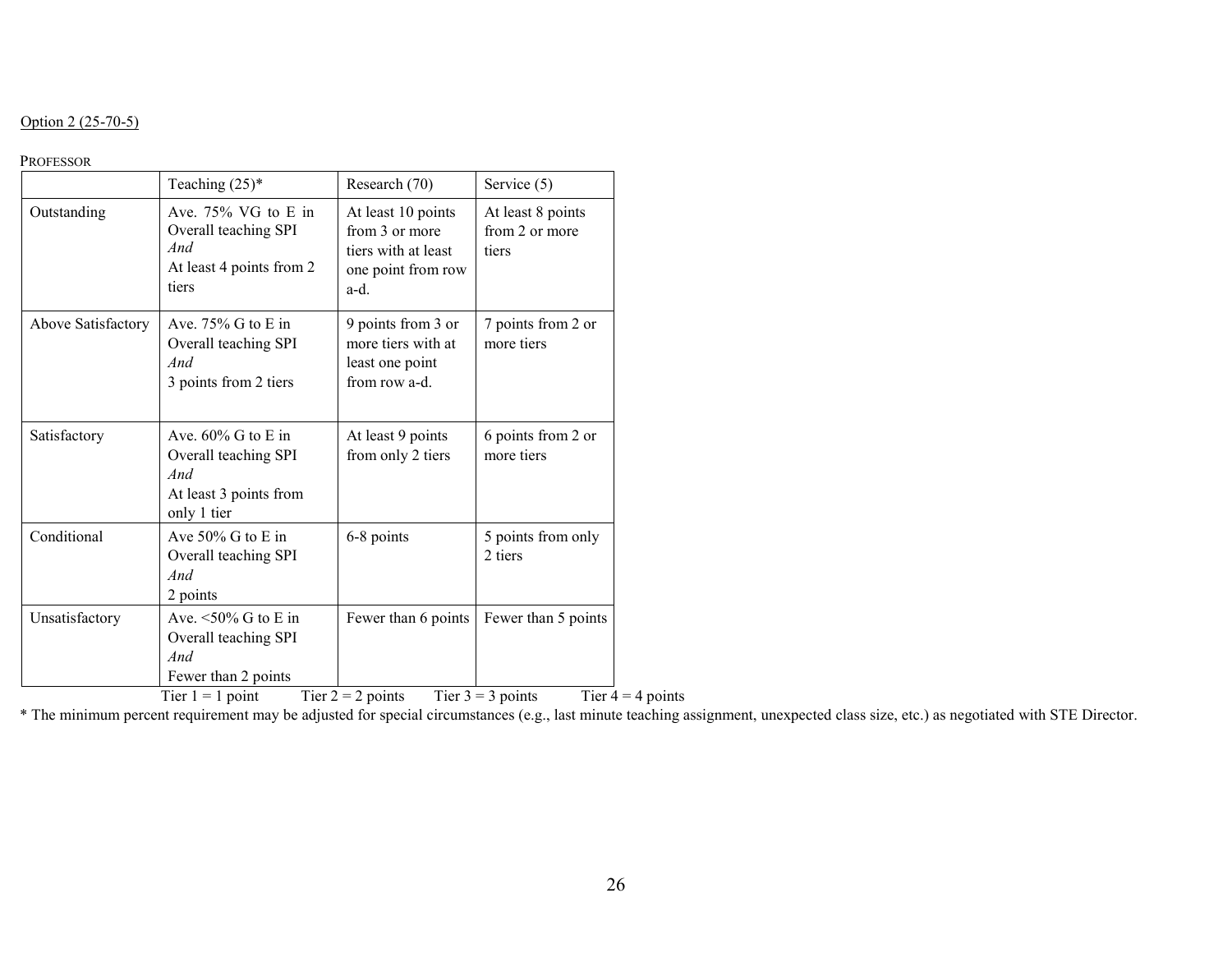#### Option 3 (85-5-10)

#### ASSOCIATE PROFESSOR

|                    | Teaching $(85)^*$                                                                               | Research (5)      | Service (10)                                 |
|--------------------|-------------------------------------------------------------------------------------------------|-------------------|----------------------------------------------|
| Outstanding        | Ave. 75% VG to E in<br>Overall teaching SPI<br>And<br>At least 8 points from 3 or<br>more tiers | At least 5 points | At least 9 points<br>from 3 or more<br>tiers |
| Above Satisfactory | Ave. 75% G to E in Overall<br>teaching SPI<br>And<br>7 points from 3 tiers                      | 4 points          | At least 9 points<br>from only 2 tiers       |
| Satisfactory       | Ave. 60% G to E in Overall<br>teaching SPI<br>And<br>At least 7 points from only 2<br>tiers     | 3 points          | 8 points                                     |
| Conditional        | Ave 50% G to E in Overall<br>teaching SPI<br>And<br>At least 6 points from only 1<br>tier       | 2 points          | 7 points                                     |
| Unsatisfactory     | Ave. $\leq 50\%$ G to E in<br>Overall teaching SPI<br>And<br>Fewer than 6 points                | 1 point           | Fewer than 7 points                          |

Tier 1 = 1 point Tier 2 = 2 points Tier 3 = 3 points Tier  $4 = 4$  points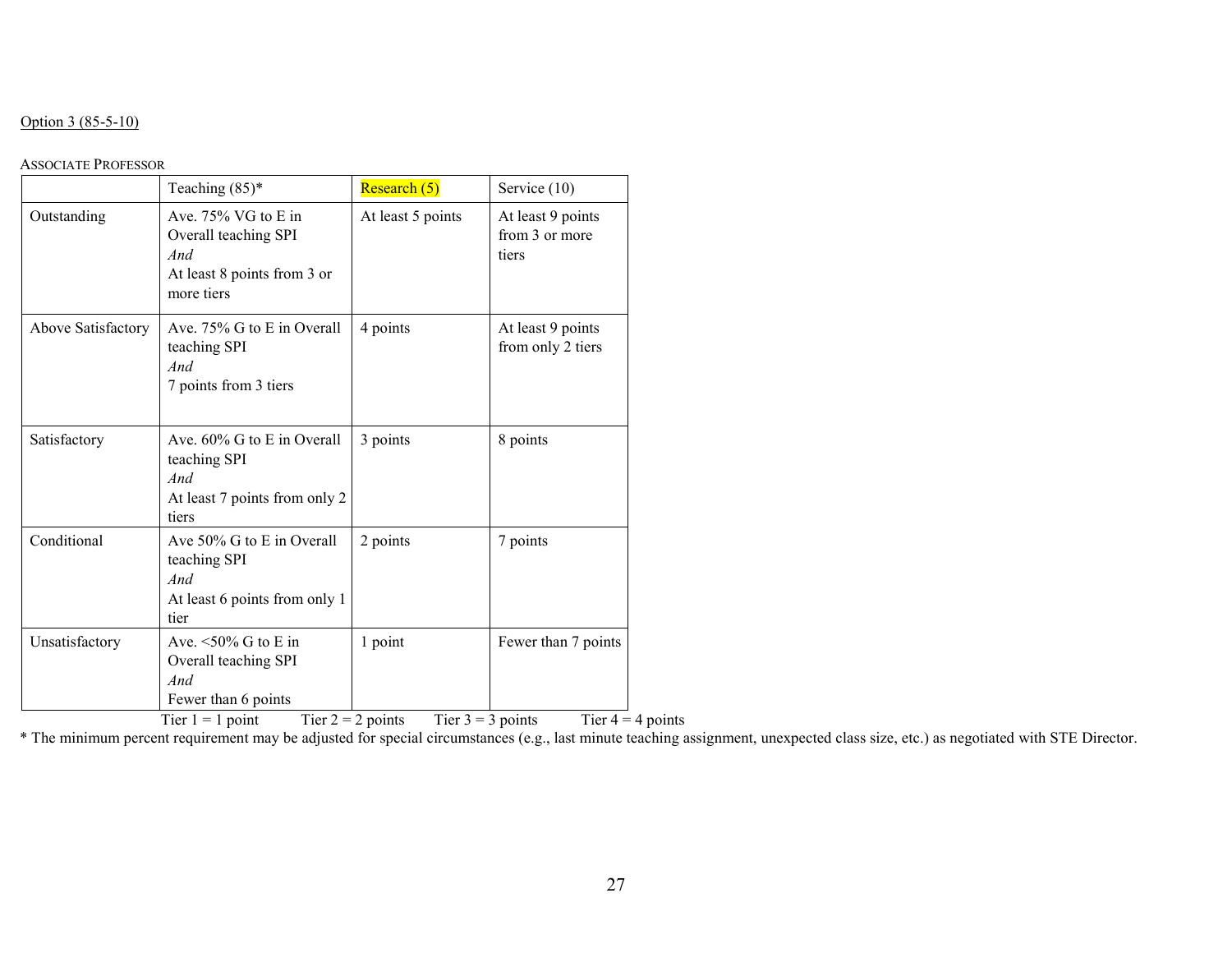# Option 3 (85-5-10)

PROFESSOR

|                    | Teaching $(85)^*$                                                                                      | Research (5)                                           | Service (10)                                  |
|--------------------|--------------------------------------------------------------------------------------------------------|--------------------------------------------------------|-----------------------------------------------|
| Outstanding        | Ave. $75\%$ VG to E in<br>Overall teaching SPI<br>And<br>At least 9 points from 3 or<br>more tiers     | At least 6 points                                      | At least 10 points<br>from 3 or more<br>tiers |
| Above Satisfactory | Ave. 75% G to E in Overall<br>teaching SPI<br>And<br>8 points from only 3 tiers                        | 5 points                                               | 10 points from only<br>2 tiers                |
| Satisfactory       | Ave. 60% G to E in Overall<br>teaching SPI<br>And<br>At least 8 points from only 2<br>tiers            | 4 points                                               | 9 points                                      |
| Conditional        | Ave 50% G to E in Overall<br>teaching SPI<br>And<br>At least 7 points from only 1<br>tier              | 3 points                                               | 8 points                                      |
| Unsatisfactory     | Ave. $\leq 50\%$ G to E in<br>Overall teaching SPI<br>And<br>Fewer than 7 points<br>Tier $1 = 1$ point | 2 points<br>Tier $2 = 2$ points<br>Tier $3 = 3$ points | Fewer than 8 points<br>Tier $4 = 4$ points    |